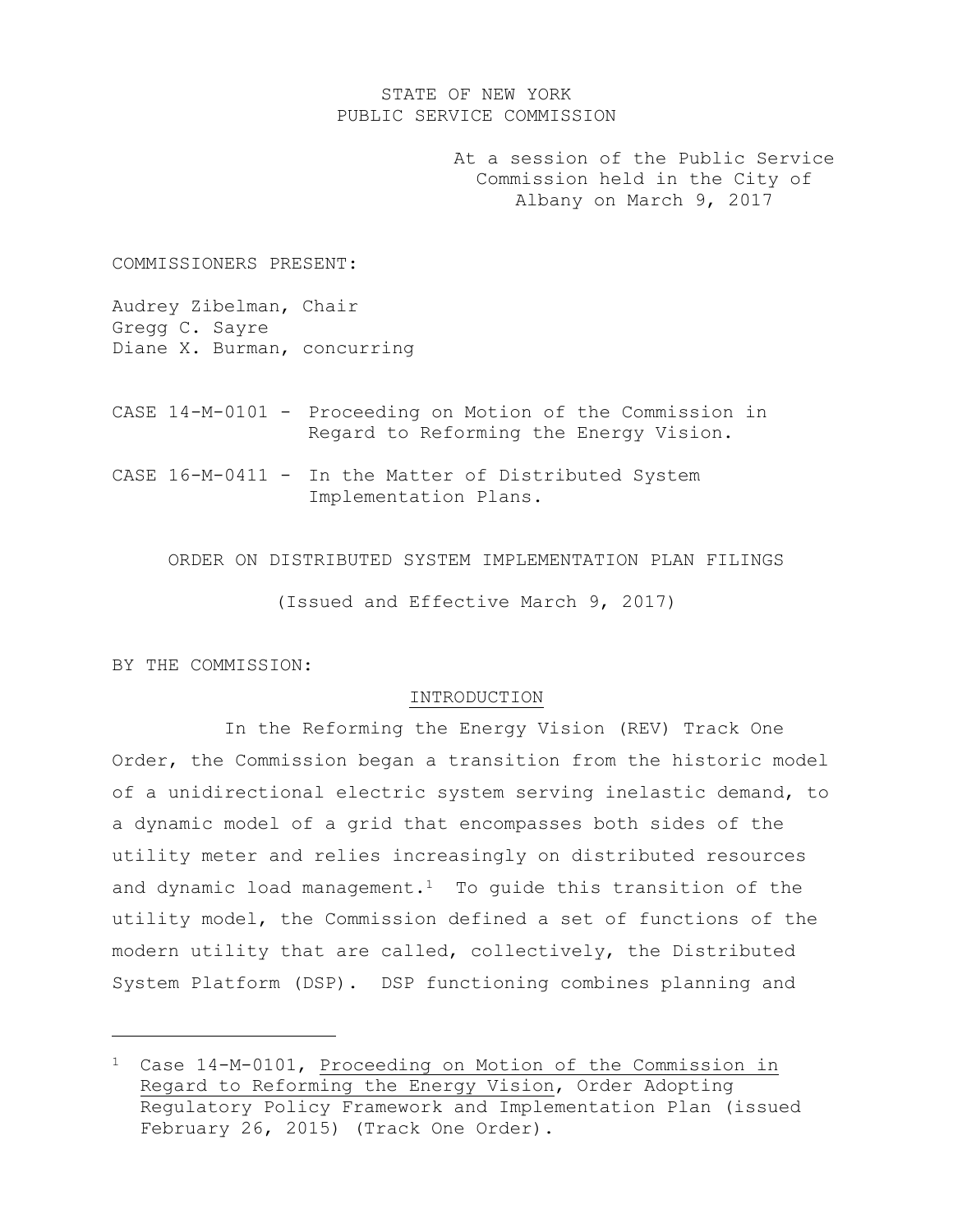operations with enabling markets.2 The vehicle by which improved planning and operations will be defined and implemented is referred to as the Distributed System Implementation Plan (DSIP).

On April 20, 2016, the Commission issued a Guidance Order for DSIP filings to inform the transition of the State's Investor-Owned Utilities (Utilities)<sup>3</sup> to a modern utility model serving as a DSP provider.<sup>4</sup> The Guidance Order directed the utilities to make three filings, which included: (1) a plan and associated timeline for a stakeholder engagement process during DSIP filing development (due May 5, 2016); (2) an individual utility Initial DSIP addressing its own system and identifying immediate changes that can be made to effectuate state energy goals and objectives (due June 30, 2016); and, (3) a joint Supplemental DSIP by all utilities addressing the tools, processes, and protocols that will be developed jointly or under shared standards to plan and operate a modern grid capable of dynamically managing distribution resources and supporting retail markets (due November 1, 2016).

The Guidance Order required the Utilities to describe and analyze certain specified processes and data related to distribution system planning and distribution grid operations that integrate Distributed Energy Resources (DERs). The DSIP filings also required the Utilities to analyze common grid

 $\overline{\phantom{a}}$ 

<sup>2</sup> Case 14-M-0101, supra, Track One Order, pp. 26-30.

<sup>3</sup> The Utilities include Central Hudson Gas & Electric Corporation, Consolidated Edison Company of New York, Inc. (Con Edison), New York State Electric & Gas Corporation, Niagara Mohawk Power Corporation d/b/a National Grid, Orange and Rockland Utilities, Inc. (O&R), and Rochester Gas and Electric Corporation.

<sup>4</sup> Case 14-M-0101, Order Adopting Distributed System Implementation Plan Guidance (issued April 20, 2016) (Guidance Order).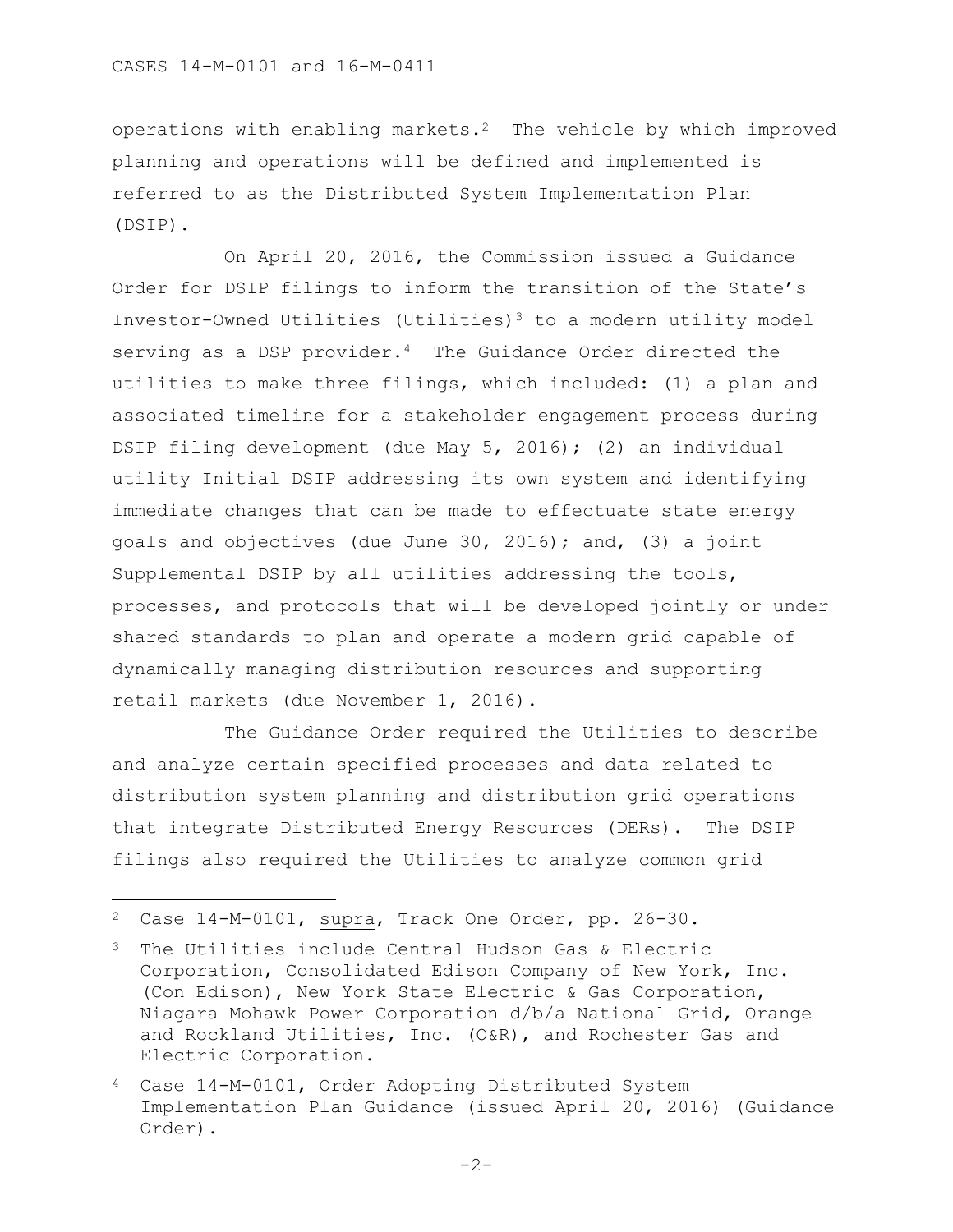architecture approaches and interfaces, advanced metering initiatives, and gathering and sharing of customer data to support robust and liquid retail markets.

On June 30, 2016, the Utilities separately filed Initial DSIPs, which included details about each Utility's physical systems, system planning efforts (including load and DER forecasts), tools, and evolving practices that are relevant to advancing the State's REV initiative. In addition, the Initial DSIPs provide information regarding the Utilities' current five-year capital investment plans. The descriptions and data provided are intended to be a first step toward providing customers and other parties with the information they need for identifying and characterizing near-term opportunities for DER development in each utility's electric distribution system.

On November 1, 2016, the Utilities jointly filed a Supplemental DSIP. Part of the filing described the ongoing stakeholder engagement process that helped to inform the contents in the Supplemental DSIP on a wide range of technical and policy issues. This process offered several different forums for stakeholders to participate. The Utilities also identified the resources and tools necessary for planning, implementing, and operating a modern grid capable of managing distributed resources and supporting retail markets, while operating safely and reliably. This included the processes and protocols to be developed jointly or under shared standards in order to plan and operate the modern electric grid envisioned in the REV proceeding.<sup>5</sup>

To help inform its decision-making, the Commission sought comments from interested entities on the Initial and

 $\overline{\phantom{a}}$ 

 $-3-$ 

<sup>5</sup> Case 14-M-0101, supra, Order Instituting Proceeding (April 25, 2014).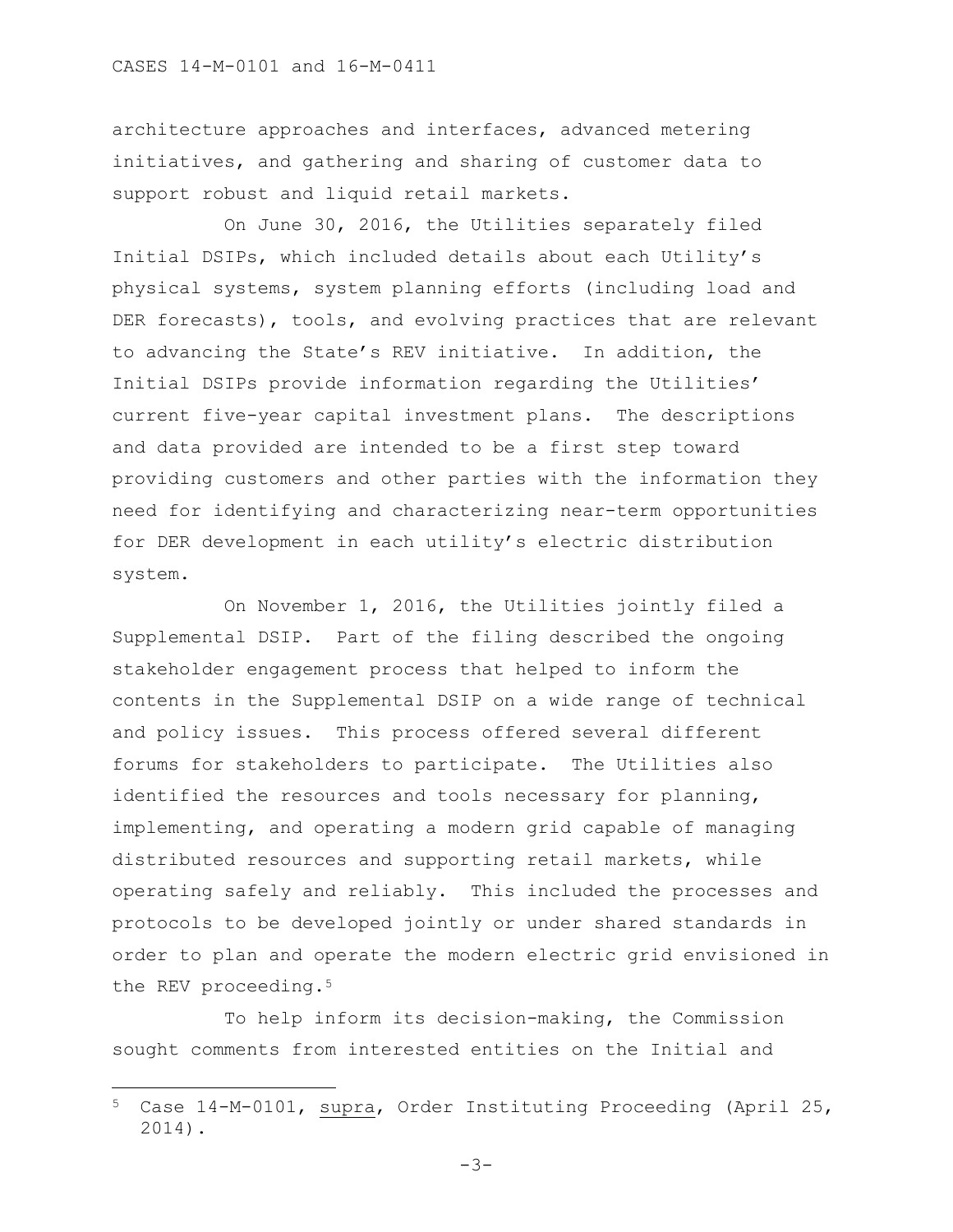Supplemental DSIP filings. In this Order, the Commission considers those comments and addresses a subset of the matters raised in the DSIP filings made by the Utilities. The Commission finds that it is appropriate to address these matters at this time in order to provide guidance on the necessary nearterm actions warranted by the Utilities. Specifically, the Commission provides guidance herein with respect to: 1) hosting capacity, 2) interconnection portals, 3) non-wires alternatives, 4) aggregated customer data privacy, and, 5) energy storage. Further development of these areas in the near-term is expected to have significant benefits. These actions, as discussed below, are designed to provide third parties with better information and resources that will facilitate improved decision-making, and promote expansion of DERs. The Commission recognizes that a broader set of matters, as some commenters raise, will need to be addressed in the future. For instance, cost recovery issues will be addressed in individual utility rate cases and/or through other proceedings, as noted in the Guidance Order.<sup>6</sup>

### NOTICE OF PROPOSED RULE MAKING

Pursuant to the State Administrative Procedure Act (SAPA) §202(1), a Notice of Proposed Rulemaking (SAPA Notice) regarding the Initial DSIPs was published in the State Register on August 10, 2016 [SAPA No. 16-M-0411SP1]. The time for submission of comments pursuant to the SAPA Notice expired September 26, 2016. Moreover, in a "Notice of New Case Number and Soliciting Comments on the Initial Distributed System Implementation Plans," issued July 26, 2016, the Commission

 $\overline{a}$ 

<sup>6</sup> Case 14-M-0101, supra, Guidance Order, p. 4.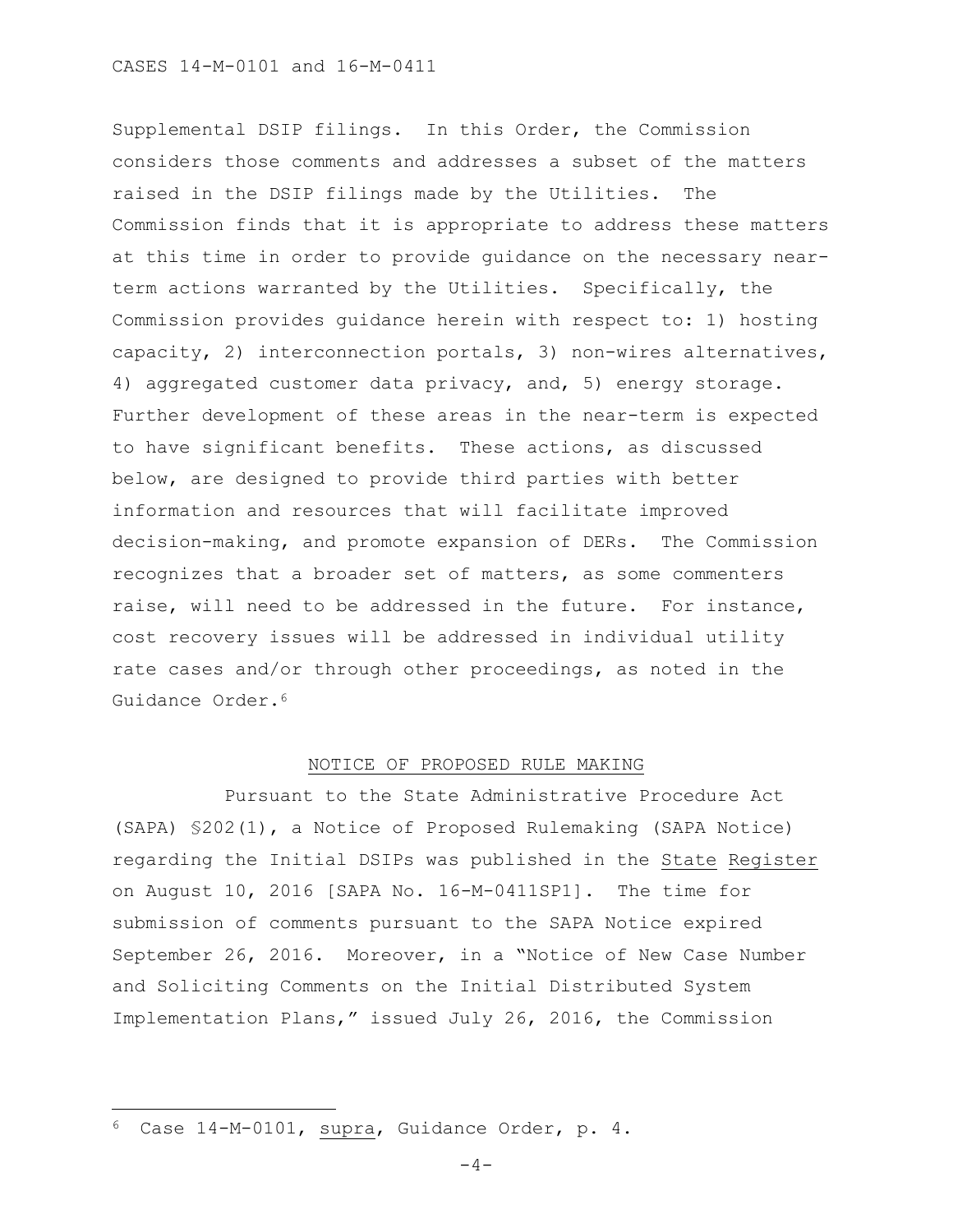$\overline{a}$ 

sought initial comments by September 12, 2016, with replies due on September 26, 2016.

Subsequently, pursuant to SAPA §202(1), a SAPA Notice regarding the Supplemental DSIP was published in the State Register on November 23, 2016 [SAPA No. 16-M-0411SP2]. The time for submission of comments pursuant to the SAPA Notice expired January 9, 2017. Additionally, in a "Notice Soliciting Comments on the Supplemental Distributed System Implementation Plan," issued November 23, 2016, initial comments were solicited by January 9, 2017, with replies due on January 23, 2017.

In response to the various notices, a wide range of interested entities submitted comments. These commenters are listed with abbreviations in Appendix A. The comments applicable to the matters addressed herein are discussed below.<sup>7</sup>

### DISCUSSION

The Initial and Supplemental DSIP filings are the result of significant work and effort by the Utilities and interested stakeholders. The Commission is particularly encouraged by the plans outlined in the Initial DSIPs to use newer technologies to enhance the integrated electric system, such as the incorporation of advanced distribution management systems to manage the system. By pursuing these plans, the Utilities will enable features such as volt/var optimization, power flow management, and fault location, isolation, and

<sup>7</sup> In comments filed out-of-time on February 23, 2017, Acadia Center, Alliance for Clean Energy New York, Association for Energy Affordability, CLEAResult, Natural Resource Defense Council, Lime Energy, Sealed, TRC Solutions, and Urban Green seek to include energy efficiency investments or a framework for energy efficiency as part of the DSIP process. While the Commission recognizes the value and importance of energy efficiency, the Commission declines to act on this request at this time so that it may be adequately considered.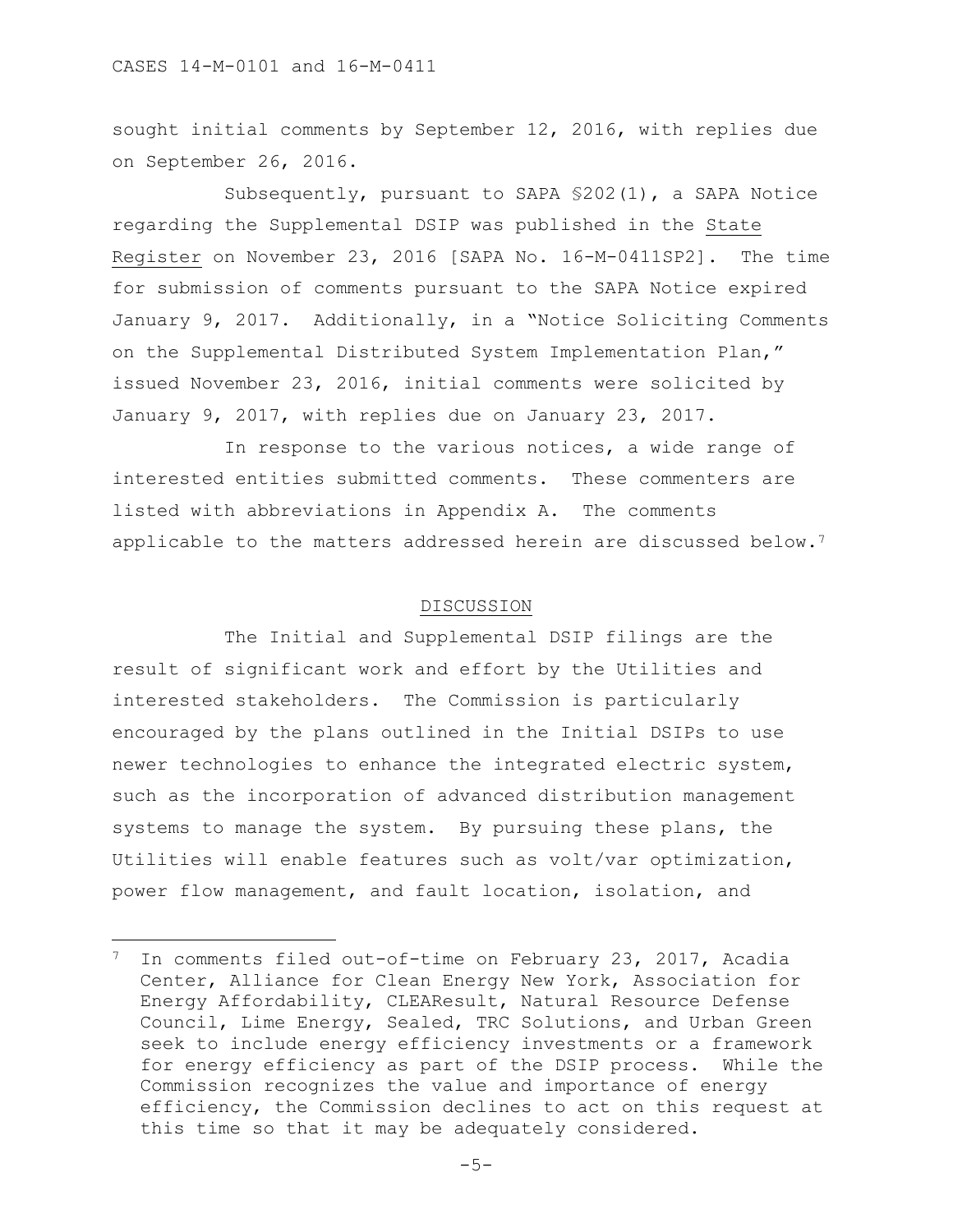### CASES 14-M-0101 and 16-M-0411

restoration. As the Utilities expand their current monitoring and control capabilities, DERs will be able to assist in providing coordinated grid support functions. Moreover, the actions being taken to plan and deploy advanced technologies will lead to a more efficient system and provide the Utilities with information needed to avoid unnecessary investments.

The Supplemental DSIP portrays a productive collaboration among the Utilities and indicates that they are developing a good understanding of the needs and opportunities that lie ahead. The Commission agrees with several commenting parties that indicated the Supplemental DSIP did not provide sufficient details necessary for anticipating, monitoring, and evaluating each Utility's progress toward its DSP implementation over the next few years. Although the Utilities provide a useful high level timeline in the Executive Summary and other parts of the Supplemental DSIP, that information needs to be developed at a much more detailed level. We expect that the Utilities will continue to develop and share additional details that are informative and useful in a timely manner.

The Utilities must aggressively and continuously build upon the work accomplished and knowledge gained as their DSP planning and implementation efforts progress. One important outcome will be the ability to use distribution-connected DER as an efficient and effective resource for balancing the variable output of renewable energy sources, at all levels of the integrated grid. In achieving that outcome, the Utilities will make a major contribution toward realizing New York State's clean energy goals. This outcome will depend on market animation, which the Utilities must accomplish by orchestrating a wide range of activities.

The Utilities describe the DSP activities and investments needed for market animation as longer-term

 $-6-$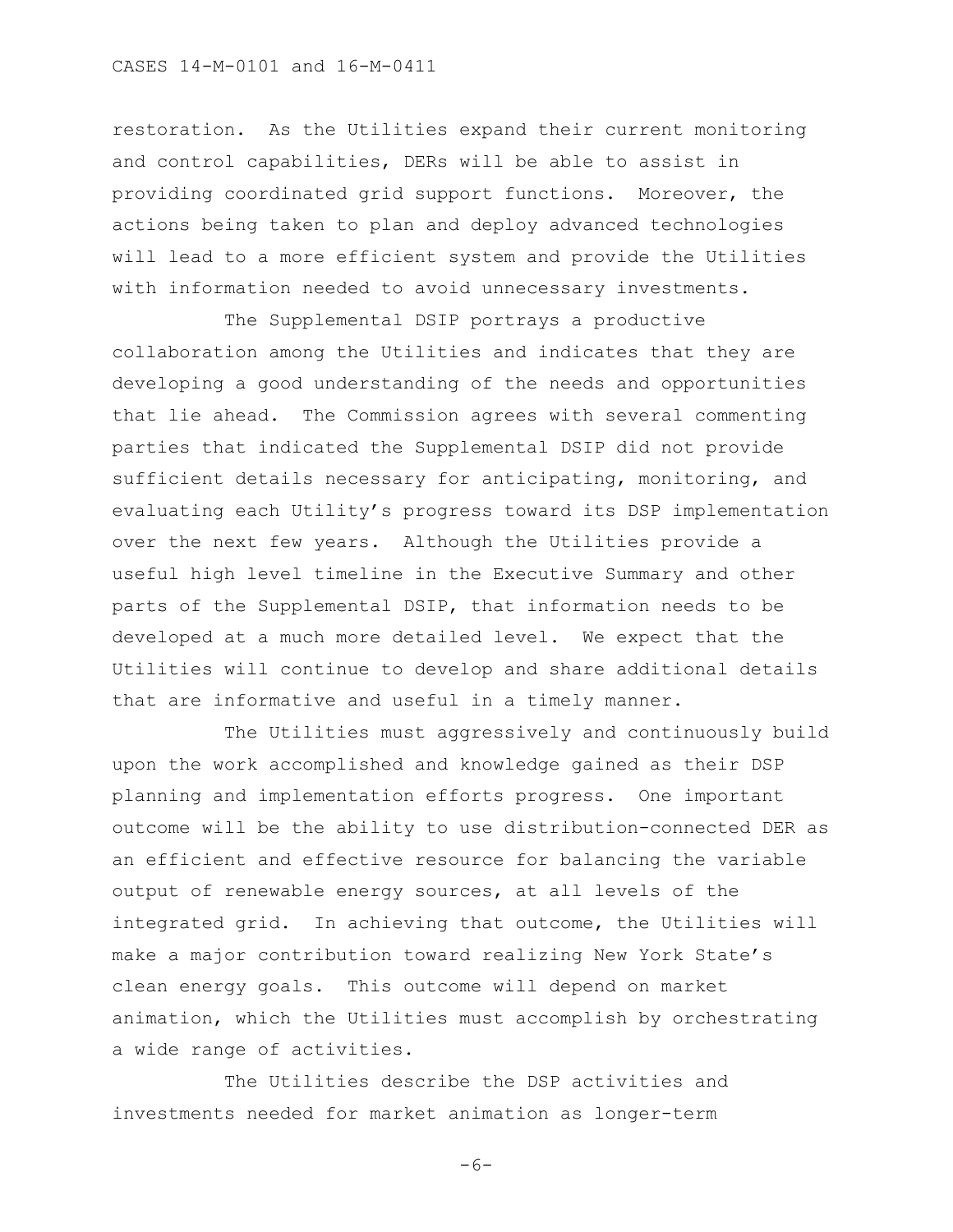objectives. Because the steps needed for market animation are still being developed, the DSP development and implementation information is not yet well defined in the DSIPs. Nonetheless, work toward DSP development is progressing in several areas. To implement an animated market that employs DERs as an integral resource, the Utilities are, among other things, establishing policies and processes for efficiently connecting DERs to the distribution grid. A closely related activity is the expansion and enhancement of the devices, systems, and processes that the Utilities will use to monitor and control their distribution systems. This includes designing appropriate monitoring and control solutions that account for the distinct characteristics of each type of DER. The Utilities must also implement advanced system modeling capabilities that fully support planning and operation of their electric systems as DER penetration increases and market animation develops.

Extensive integration of the Utilities' planning and operating processes with related processes at the New York Independent System Operator, Inc. (NYISO) will be a fundamental aspect of market animation. That integration must in-turn enable wholesale and retail market mechanisms that recognize and compensate for the benefits of services provided by each type of DER. As a result, many complex and nearly continuous interactions will need to occur among the NYISO, the DSPs, and DER operators. Without effective coordination, the NYISO and the Utilities will not be able to operate the combined resources of the electric system efficiently and reliably. Although the extent of the future coordination requirements is difficult to gauge at this early stage, we do know that the exact requirements will need to be identified, characterized, and supported as new market rules, products, and services evolve. Toward that end, the Utilities and the NYISO are collaborating

-7-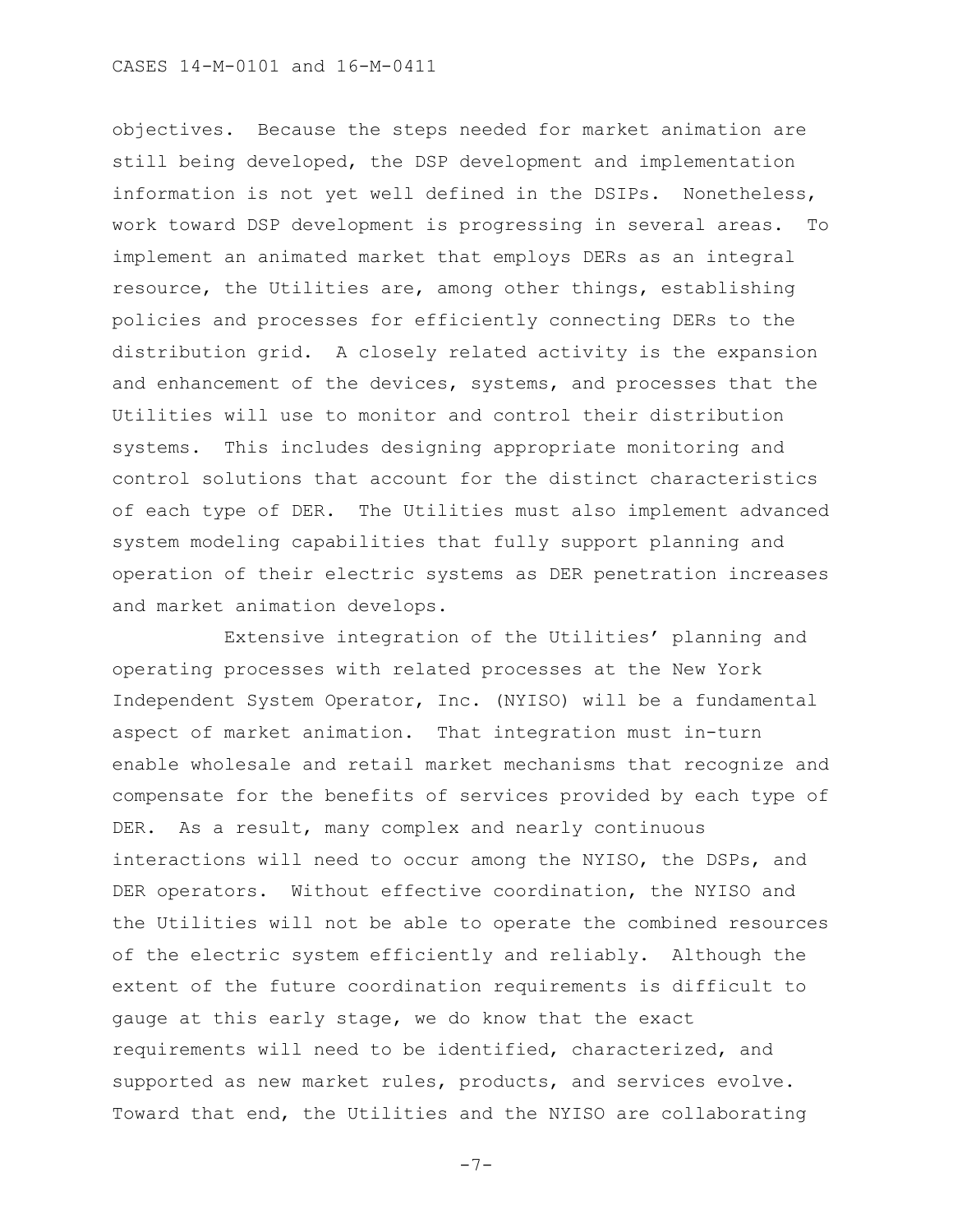and engaging stakeholders in developing their approaches to coordinating resources and operations in the bulk power and distribution systems. The Commission regards this collaboration as a necessary activity and encourages the Utilities to continue promoting and leveraging their work with the NYISO to the greatest extent possible.

In addition, data sharing between the Utilities and third parties is essential and must become part of the Utilities' normal business practices. Without the necessary data, DER investment opportunities cannot be effectively identified such that the maximum benefits of DERs can be realized. One of the more fundamental elements of information that has been missing to date is hosting capacity data. While the Supplemental DSIP describes the Utilities' plan for developing and providing DER hosting data, the overall timeframe for providing this information is too long and the details regarding the prioritization of circuits are insufficient.

Data sharing efforts should continue to advance the amount of Utility information available to parties as it relates to the planning and operation of the electric grid (e.g., historical load levels, reliability performance, and forecasts) not only at the system level, but also on a granular basis. The Utilities' processes need to be refined to produce more granular data and forecasts in the future. Additionally, to ensure an accurate forecast, the Utilities need to better incorporate DER forecasts from developers, after validation and benchmarking, as another input to the forecasting process. Through ongoing cooperative efforts involving the Utilities and third parties, we expect continued progress with regard to the expected contribution of each type of DER to peak load, energy reduction, and load shape for the next five years.

-8-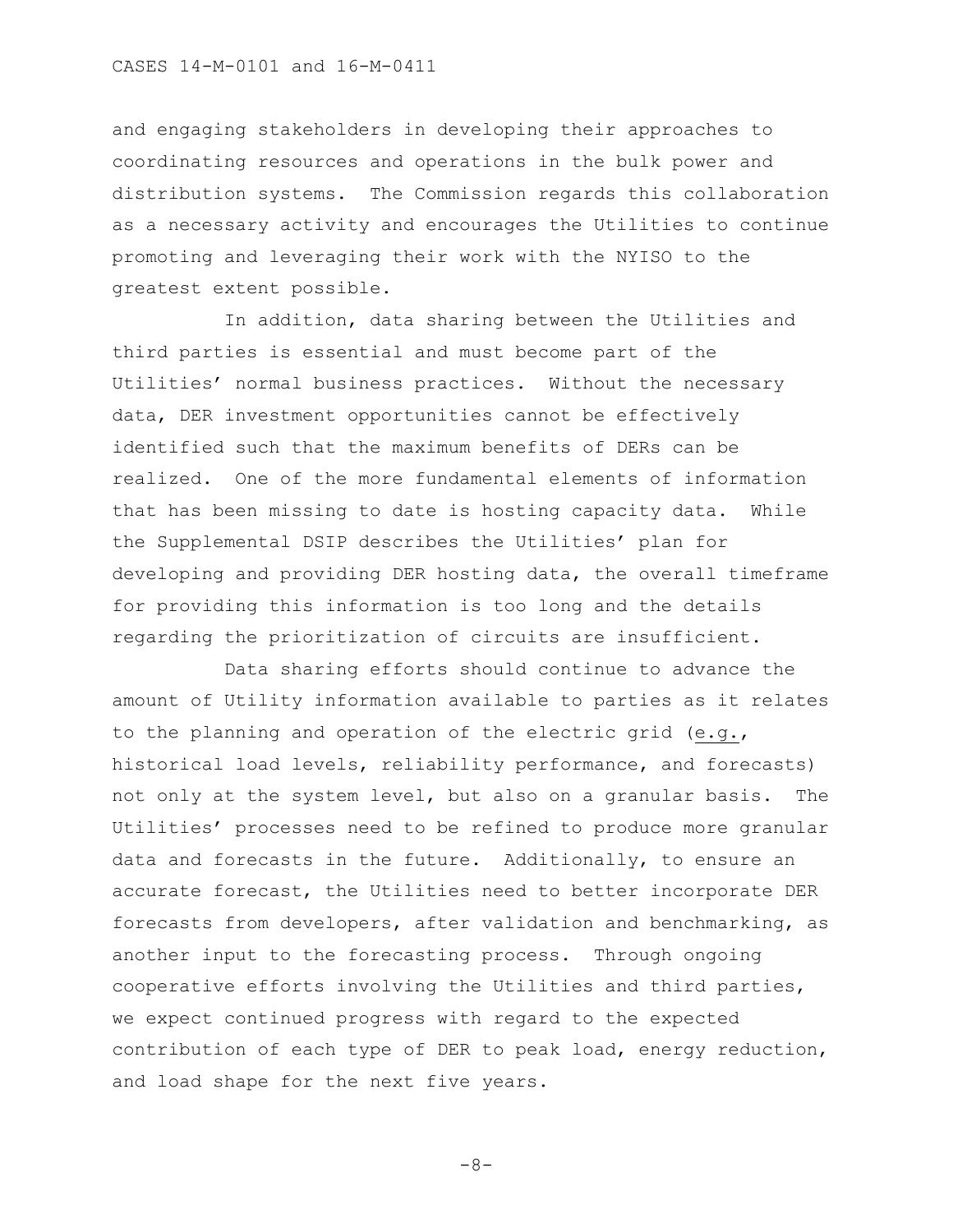While some of the efforts to share system data have shown promise, such as the development of data portals and improvements to web sites, more work is needed. It is essential that the greatest amount of useful information is provided as early as possible to enable informed decision-making. The Utilities must improve the transparency of their distribution system needs, such that DER resources may be proposed as a means to address those needs. The Commission also finds that improvements to the Non-Wires Alternatives (NWAs) process are needed to enable innovative DER opportunities.

Data sharing is not only important with regard to the system, it also enables customers to better understand the options available to them. The DSIPs outline positive steps towards empowering customers with access to their energy use and cost information. As new technologies are deployed, we expect increases in the types and amounts of data to be shared, and in customers' ability to readily share their data with others. The knowledge gained by customers from their data will enable them to make informed decisions to advance energy efficiencies, which may employ the use of smart home devices and other similar technologies.

With regard to the Utilities' planned provisions for supporting electric vehicles (EVs) and electric vehicle supply equipment (EVSE), the Commission expects the Utilities to continue investigating EV-related infrastructure effects and modifications in anticipation of a potential future when the range of needs and demands for EVs is substantial. Further, the guiding principles that the Utilities and market participants developed as part of the stakeholder engagement process are a good first step, as is the initiative to develop an EV Readiness Framework within 12 months or sooner. The Commission also

 $-9-$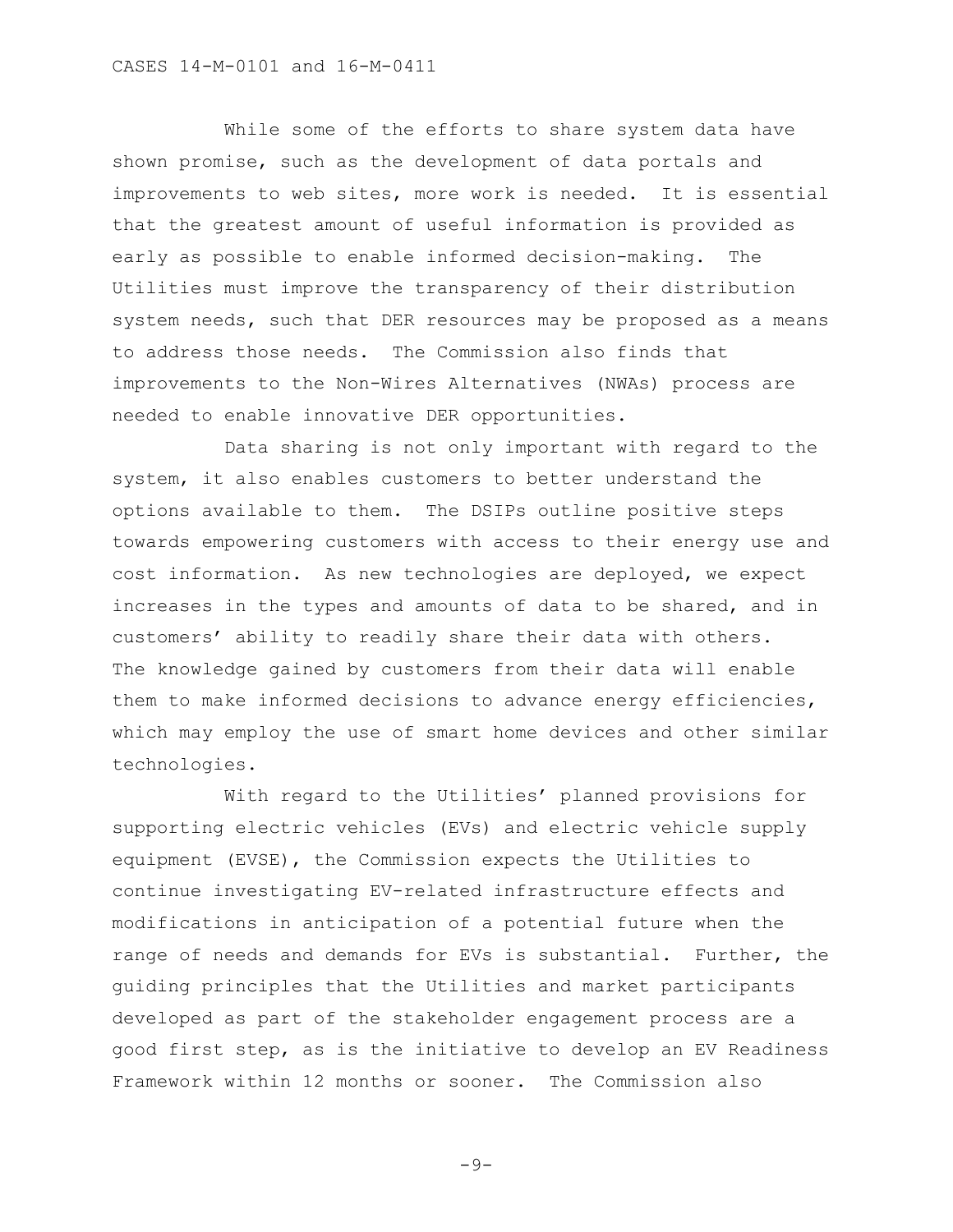acknowledges that modeling and forecasting to assess EV-related system needs and planning should be utility-specific.

Although the DSIPs cover numerous topics, the Commission has identified a need for increased focus and tangible results to enable development of DSPs that facilitate use of DERs. Specifically, we see hosting capacity, interconnection portals, NWAs, energy storage, and aggregated customer data privacy as areas where near-term actions by the Utilities will have significant benefits. The intent of these actions, discussed below, is to provide third parties with improved information and resources that will facilitate better decision-making and promote expansion of DERs by enabling the development of fully-informed business cases for DER investments.

## Hosting Capacity

The Initial DSIPs define hosting capacity as the amount of DERs that the electric distribution system can reliably accommodate without material system upgrades. Analysis of hosting capacity considers, among other things, voltage/power quality constraints, thermal constraints, protection limits, safety, and reliability. Hosting capacity is location dependent, feeder specific, and time varying. Hosting capacity data can be used to support DER developers' understanding of more favorable locations for interconnection of Distributed Generation (DG), enable distribution planners to consider DER in system planning, and inform utility interconnection processes.

In the Supplemental DSIP, the Utilities propose a four stage roadmap and methodology for establishing and evaluating hosting capacity, including 1) distribution indicators, 2) hosting capacity evaluations, 3) advanced hosting capacity evaluations, and 4) fully integrated DER value assessments. The filing summarizes the current status of each Utility with

 $-10-$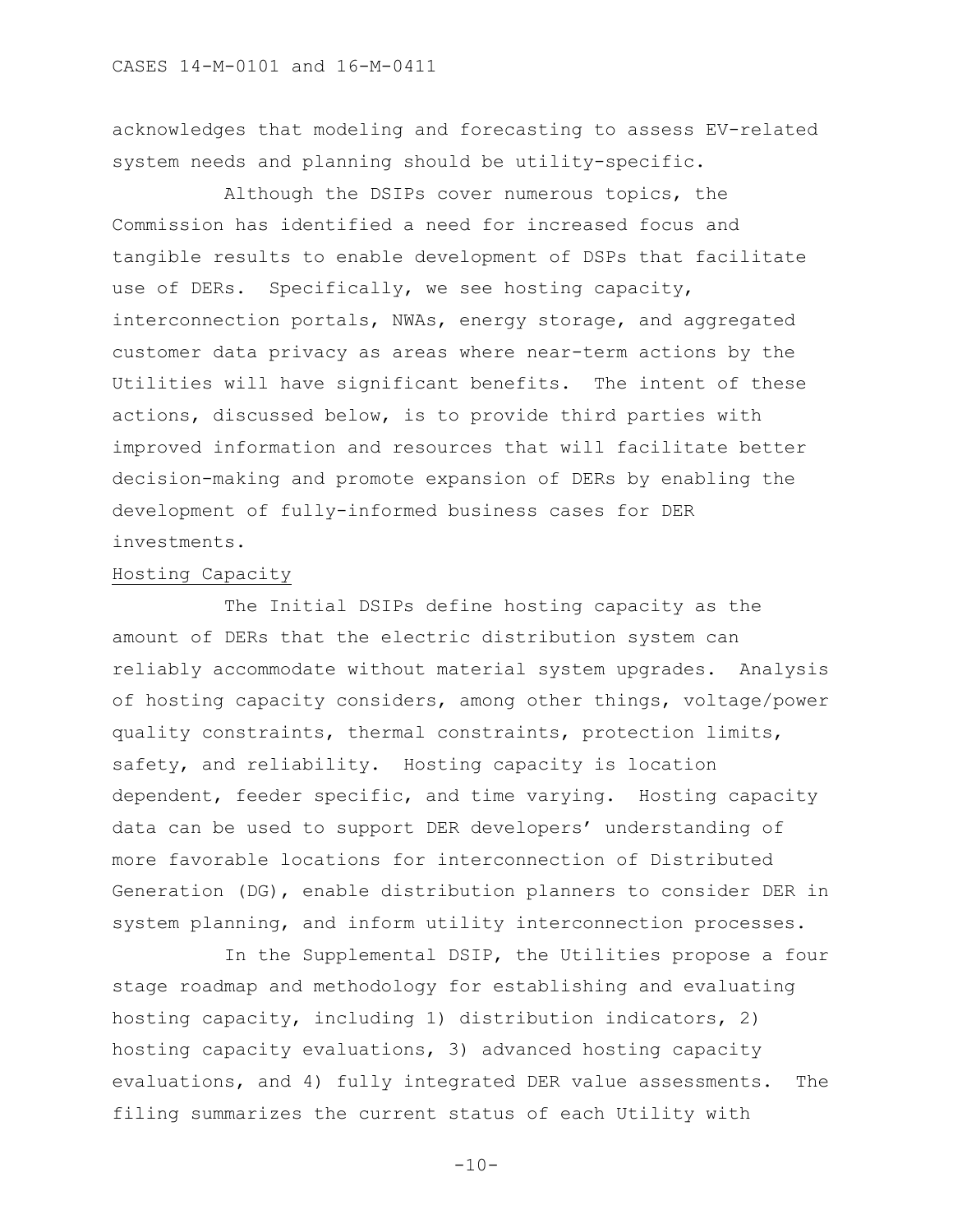respect to Stage 1, which includes Red Zone Maps<sup>8</sup> and other tools available for DER developers. Advancement in Stage 2, scheduled to begin in 2017, will consist of calculating hosting capacities using the Distribution Resource Integration and Value Estimation (DRIVE) tool developed by the Electric Power Research Institute (EPRI). Because the tool is based on circuit models, the Supplemental DSIP discusses the need to perform circuit analyses.

Hosting capacities developed for the three phase portion of the circuit as part of this process will be displayed on "Heat" maps that represent capacity ranges using color schemes that are consistent across the Utilities. Hosting capacity ranges are based on the circuit characteristics and assume that there are no DERs interconnected. Therefore, the maps will have pop-up boxes that display the DERs currently interconnected and DER projects that are in the interconnection queue process. The data in the pop-up boxes is to be updated monthly, whereas the underlying hosting capacity would be updated at least annually. The Utilities commit to have hosting capacity data available for at least half of the circuits in each of their service territories by the end of 2017, and for all circuits by mid-2018. The discussion on Stages 3 and 4 indicates how the hosting capacity data will be further refined, such as calculating hosting capacities on a sub-feeder level, and incorporating the locational value that interconnection of DERs would have on a particular feeder and/or substation.

In addition to the calculation and presentation of hosting capacity information, the Supplemental DSIP presents approaches to increase hosting capacity by resolving voltage,

 $\overline{\phantom{a}}$ 

<sup>&</sup>lt;sup>8</sup> Red Zone Maps identify the layout of overhead circuits and generally indicate whether the interconnection of certain sized DG would likely have a higher or lower cost.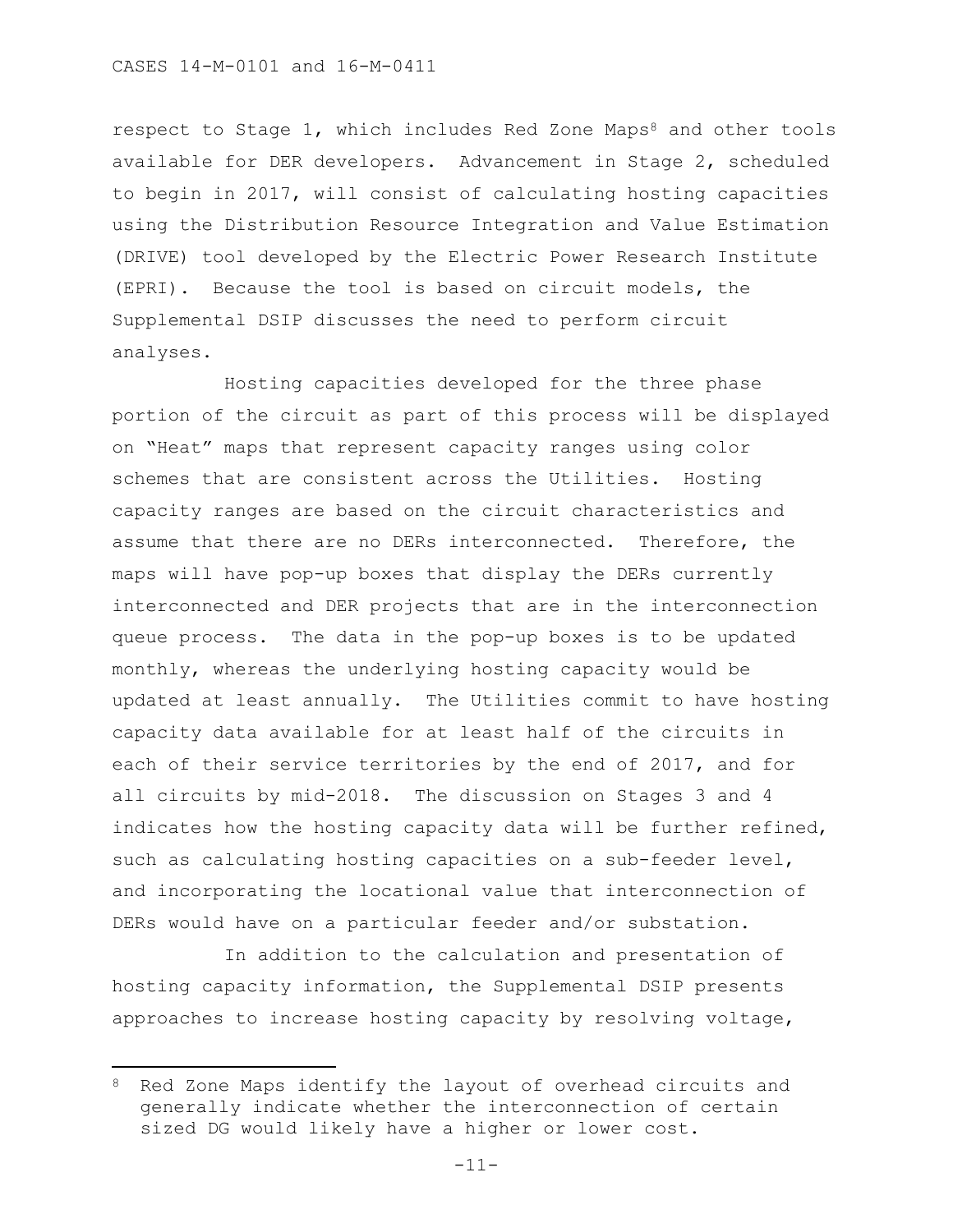thermal, and/or protection violations that limit additional DERs from interconnecting. Options discussed include grid-side solutions, operational changes, and customer-sided solutions. The Supplemental DSIP also recognizes existing and proposed demonstration projects related to increasing the number of DERs that could be interconnected by using control systems to curtail DERs such that system violations would not occur.

Hosting capacity was one of the most frequent topics discussed in the comments. Commenters on the Initial DSIPs generally noted that the information currently provided by the Utilities is insufficient and that more data related to hosting capacity is needed. In order to readily identify areas that may easily accommodate additional DERs, commenters requested that additional and more granular data be provided, preferably in the form of interactive maps, as compared to what is available now. Many commenters recommended a detailed road map or plan with fixed timelines, while urging a more expeditious effort to advance the hosting capacity tools. Some commenters simply expressed an interest in the process proceeding as quickly as possible. The Interstate Renewable Energy Council, Inc. (IREC) stated a concern over the simplified EPRI methodology and requested that the methodology be made public in sufficient detail so that its validity can be tested. To maintain accuracy, several commenters supported updating hosting capacity maps at least monthly. In addition to monthly updates, IREC believes the maps should include voltage, current generation, queued generation, peak and minimum load profiles, and limiting factor criteria violations.

The comments on the Supplemental DSIP echoed the concerns regarding the lack of details and lack of hosting capacity data. Common themes were concerns that the plans for hosting capacity are not sufficiently addressed; the timeline

-12-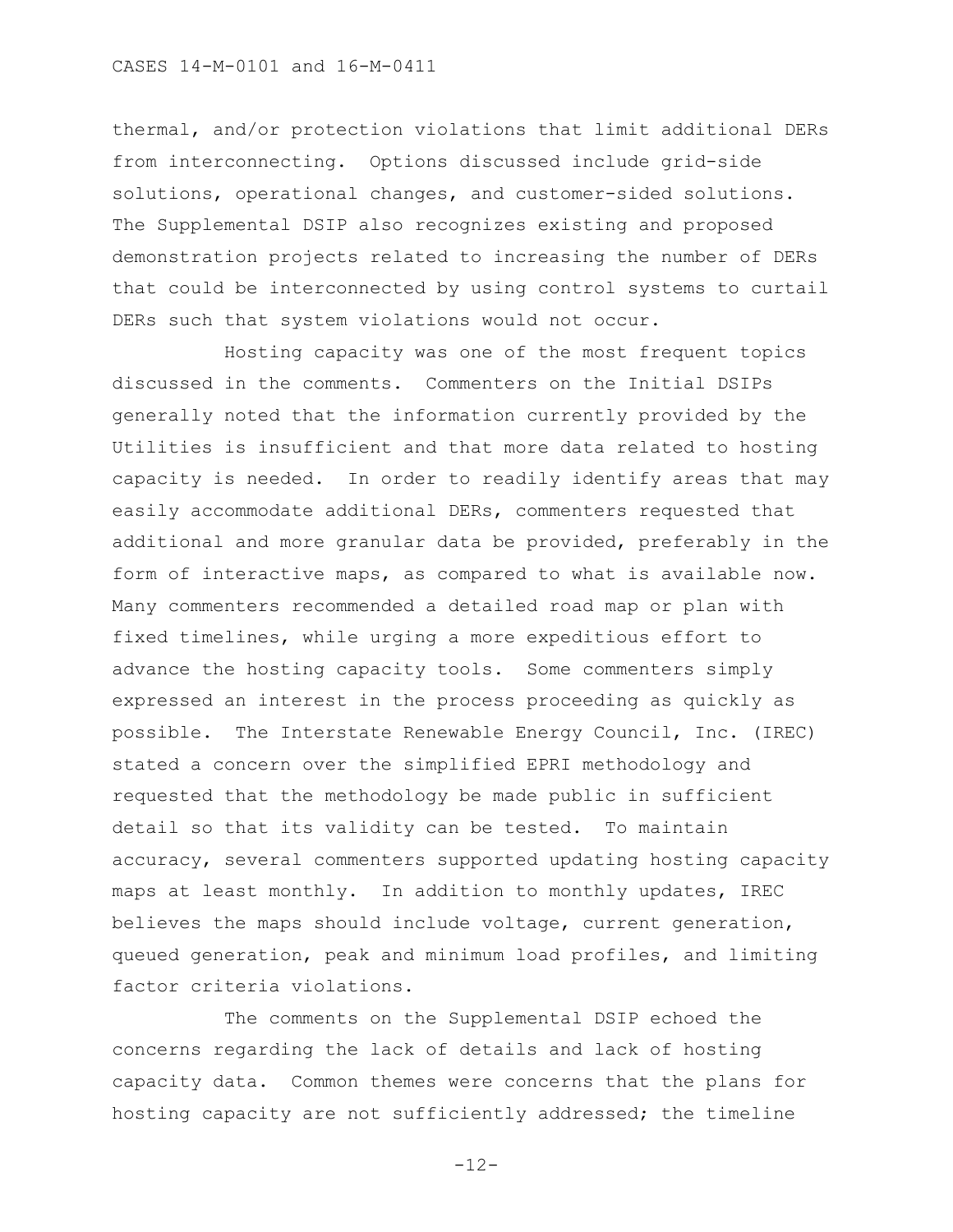proposed is not ambitious enough to ensure meaningful change; the Utilities' vision lacks details; and uncertainty about how constrained circuits will be managed. Borrego and IREC cited the lack of transparency and justification in the selection of the EPRI methodology and note that the accuracy of the output is important. Commenters also raised the lack of a feedback loop into the interconnection process and the distribution investment plan, and that the Utilities do not recognize the full potential of the hosting capacity analyses. Another criticism shared by several commenters is that only large photovoltaic (PV) installations are considered when developing hosting capacity maps, which will underestimate hosting capacity of the system and result in misinterpreting and leaving out key findings that rooftop DG could have on the distribution feeder. Commenters assert that the Stage 2 analysis needs to incorporate smaller, more distributed and dynamic DERs. SolarCity also states that Stage 2 should recognize customer-side solutions such as smart inverters and VAR control.

A contention of Energy Storage Association (ESA) and New York Battery and Energy Storage Technology Consortium, Inc. (NY-BEST) was the need for more attention on already constrained circuits, and the lack of effort to increase hosting capacity from 2017 to 2021. They believe proactive management and a directive from the Commission for the Utilities to develop plans that will ensure capacity constraints are addressed within one year of identification are needed, as well as additional mechanisms to incentivize increasing hosting capacity. Another concern was the lack of discussion on a plan for managing hosting capacity in the near-term and long-term as increasing levels of renewables come on to the grid. In addition, Borrego noted that it supports recent efforts by the Utilities that include a revised policy on supplemental anti-islanding

-13-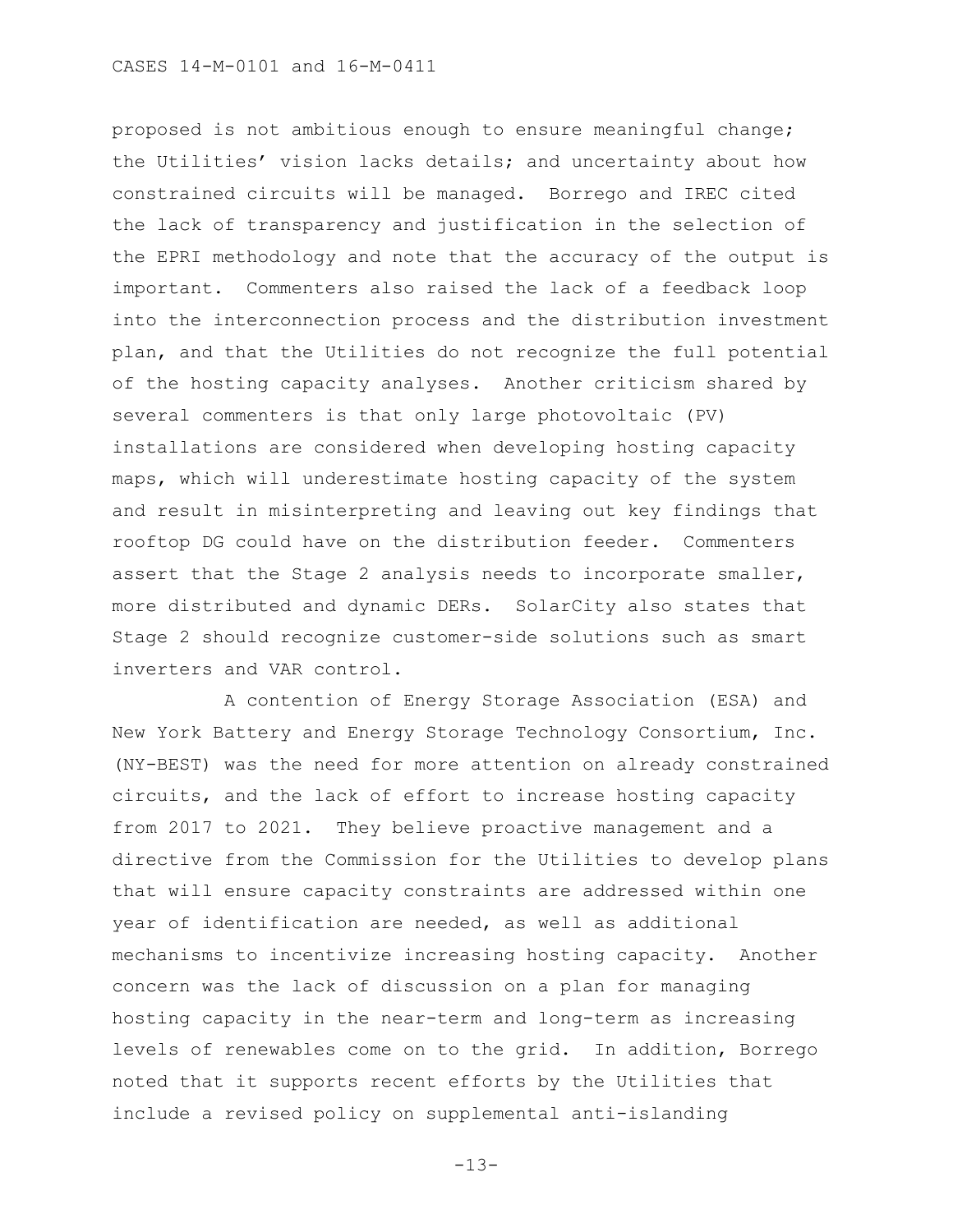### CASES 14-M-0101 and 16-M-0411

protection, increasing Hosting Capacity via Flexible Interconnect, variable output schemes, and energy storage solutions.

The Commission recognizes that the availability of hosting capacity data is one of the most fundamental elements needed for enabling DER development. The utilities must advance the capabilities for calculating and presenting hosting capacity data as quickly as possible and we are generally supportive of the phased approach outlined by the Utilities. However, their progress has been unacceptably slow and not supportive of the industries' needs.

While the method for calculating hosting capacity proposed in the Supplemental DSIP is not perfect, the Commission finds that its limitations can be managed such that relatively accurate hosting capacity data could be produced. As more accurate methodologies are developed, the Utilities should incorporate them into their practices for establishing hosting capacity data.

The Commission also finds that the proposed timeline for developing hosting capacity lacks specifics and does not provide the required data efficiently. Considering that many large DG projects are unable to readily connect to smaller circuits operating at lower voltages, we direct that the hosting capacity analysis for all circuits at and above 12kV be completed by October 1, 2017. This includes circuits that currently lack Supervisory Control and Data Acquisition (SCADA) capability.

The Commission agrees with the commenters suggesting the need to improve hosting capacity maps and the data provided with the maps. The creation of interactive maps that allow users to simply obtain hosting capacity information is necessary. We also agree with IREC that the maps should provide

-14-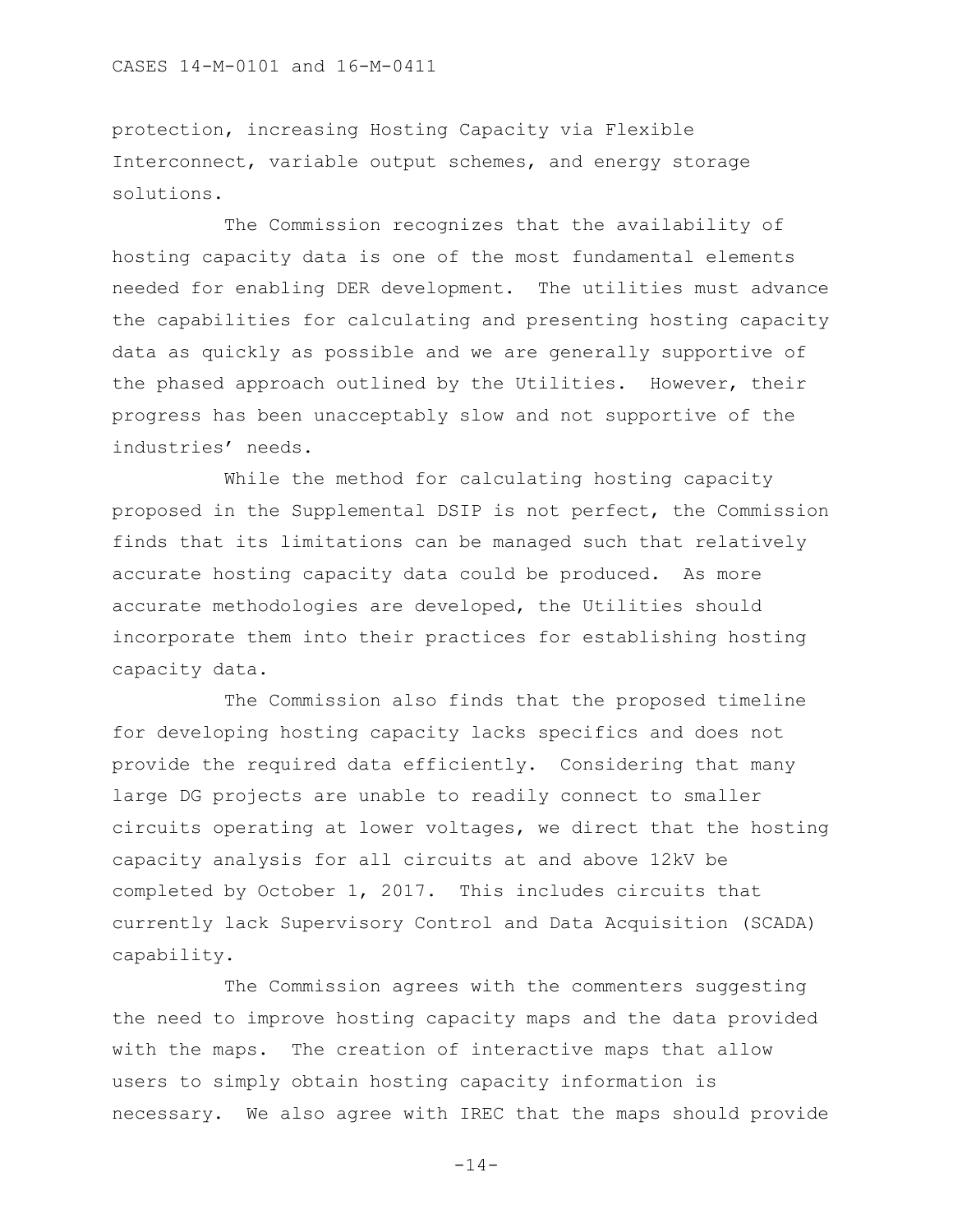basic information about the feeder, and that the developers should be able to download the underlying data for each location of interest in a useable format.

While the Utilities presented system data in response to the Guidance Order, the quality of the data varied by Utility. National Grid's online data portal is noteworthy due to the breadth of information provided and the ease at which third parties can navigate the interactive maps. The Utilities should work collectively with interested stakeholders to identify the additional content to be provided in the pop-up boxes on the hosting capacity maps, such as the circuit rating, historical circuit loading, and forecasted peak loads. System information that is not integrated into the hosting capacity maps should be provided in the same portal, similar to what is currently done by National Grid.

The Commission recognizes that hosting capacity information is dynamic and the analysis must be refreshed on a periodic basis. The Supplemental DSIP includes a commitment to update the hosting capacity values at least annually, based on interconnection volumes, capabilities, and resources of each utility. Further, the data tables provided with the map will be updated at least monthly. At this stage, the Commission concurs with these timeframes. Experience in developing the models and analyses should result in the ability to update the hosting capacity values more frequently.

# Interconnection Portals

As part of the REV Track One Order, the Commission directed the Utilities to develop a means for DER developers to apply for interconnection through an online portal, subsequently named the Interconnection On-line Application Portal (IOAP), which is capable of automatically performing impact studies, such as load flow and fault potential, in order to issue a

 $-15-$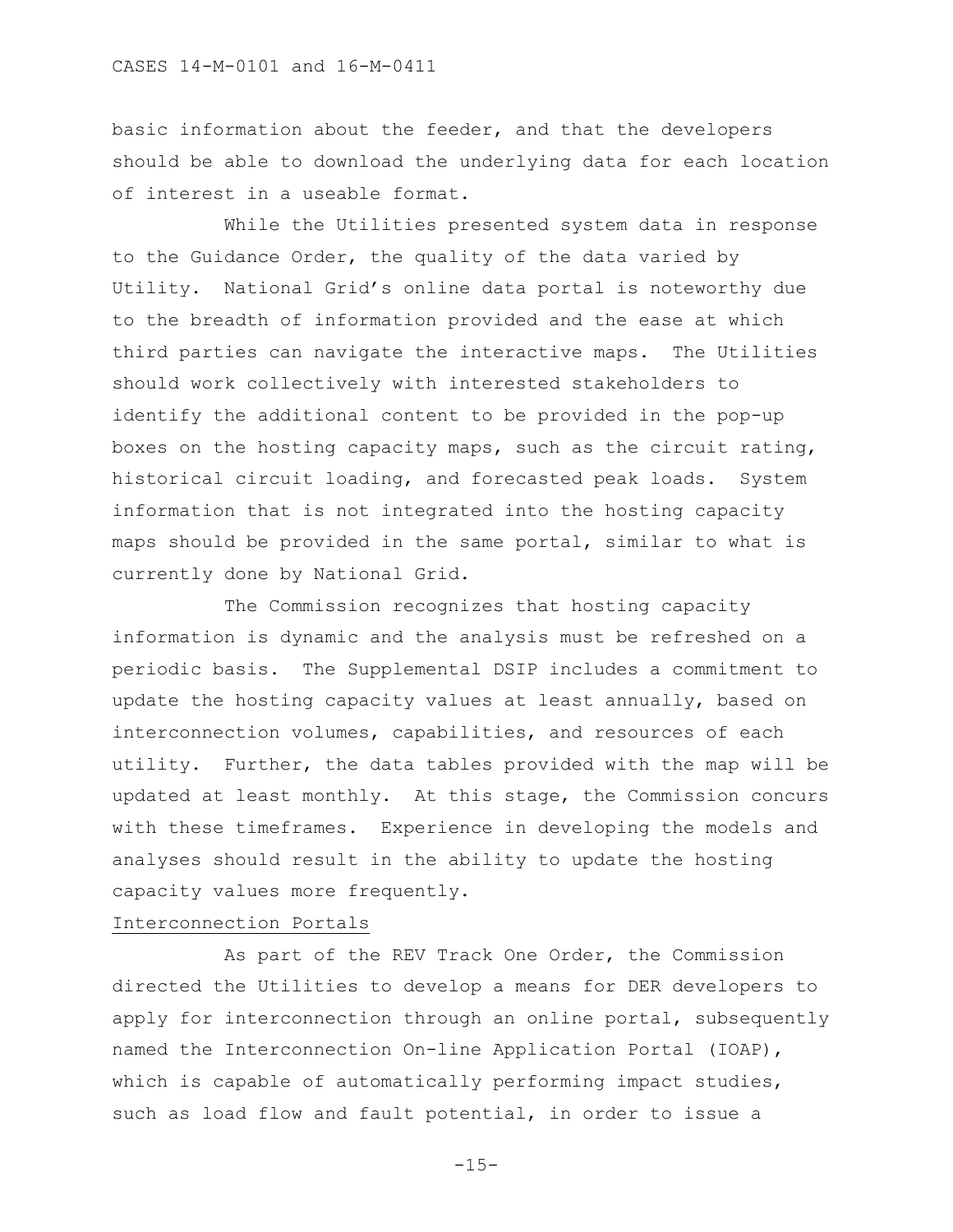### CASES 14-M-0101 and 16-M-0411

 $\overline{a}$ 

decision in a timely manner. Although implementation of the IOAP was required by the time of the Initial DSIP filings, at that time, none of the electric utilities had successfully implemented a fully functioning portal as described by the REV Track One Order. However, as part of the Initial DSIP filings, each of the Utilities provided some insight and information as to the status of its IOAP efforts.

In September 2016, an IOAP functional specifications report was issued in order to help identify a proposed scope of work and schedule for the expected electric utilities IOAP efforts.<sup>9</sup> The functional specification report proposes the portal be developed in three phases over the next two years: Phase 1 will include automated application management, and is scheduled for completion by early 2017; Phase 2 will automate SIR technical screening, and is scheduled for completion by the end of 2017; and, Phase 3 will integrate full automation of all processes, and is scheduled for completion between 2017 and 2019.

The Supplemental DSIP filing provided a high level summary of the IOAP implementation plan, while the Utilities stated that the process is underway to have more consistent near-term functionality as outlined in the functional specification report. The Utilities, however, stated that in order to provide the functionality to end users, some steps will be performed manually in the near-term due to current state of non-integration among different background systems. The Utilities also note that many of the capabilities outlined in Phase 2 and Phase 3 are not currently available. According to

<sup>9</sup> New York Interconnection Online Application Portal Functional Requirements prepared by EPRI is accessible at: http://www3.dps.ny.gov/W/PSCWeb.nsf/96f0fec0b45a3c648525768800 6a701a/dcf68efca391ad6085257687006f396b/\$FILE/EPRI%20Task%201% 20Memo%20Report\_Final%209-9-16.pdf.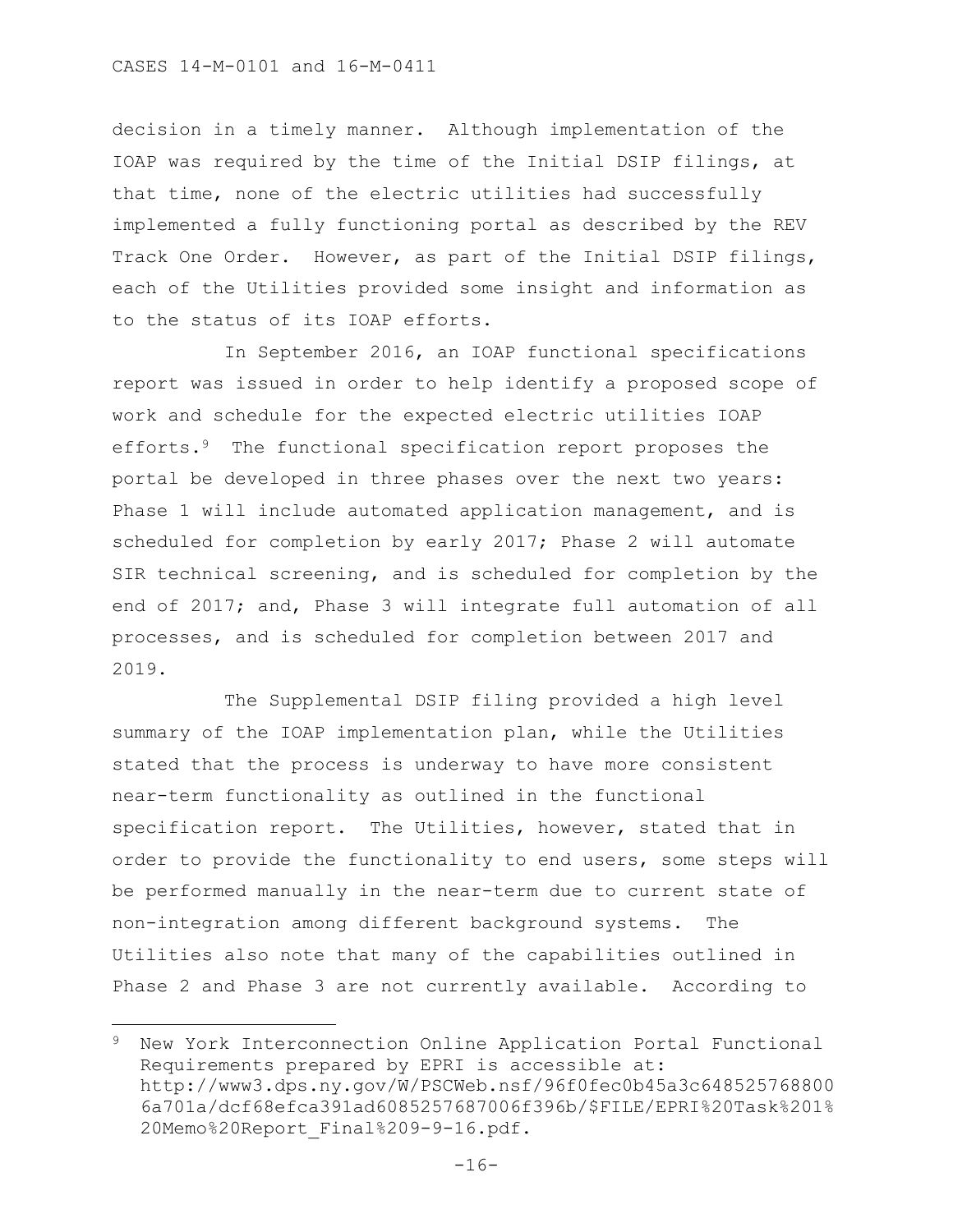l

the Utilities, the work that O&R is doing in conjunction with the New York State Energy Research and Development Authority is a critical learning experience for all Utilities to implement Phases 2 and 3. The Interconnection Technical Working Group<sup>10</sup> and Interconnection Policy Working Group<sup>11</sup> that were formed to address interconnection issues and involve interested stakeholders are also viewed by the Utilities as valuable platforms for discussing and finding solutions to these technical and policy challenges.

IREC notes that while Con Edison and O&R were the only Utilities to directly address the interconnection portal requirements in the Initial DSIPs, the information provided was vague and lacked a clear timeline. IREC points out that the other Utilities discussed interconnection efforts but failed to address compliance with the Commission's requirements. In general, comments on the Supplemental DSIP requested goals and timelines to automate the interconnection process more rapidly. Borrego and SolarCity indicated that hosting capacity analysis should be part of the automated interconnection process. SolarCity also believes the interconnection process should incorporate load flow and fault indicators, as well as automated technical screening.

In reply comments on the Supplemental DSIP, the Utilities noted that Pareto, unlike other commenters, did not think the automated Phase 1 interconnection portal should be

<sup>10</sup> See Interconnection Technical Working Group meeting information and materials, http://www3.dps.ny.gov/W/PSCWeb.nsf/All/DEF2BF0A236B946F85257F 71006AC98E.

<sup>11</sup> See Interconnection Policy Working Group meeting information and documents, http://www3.dps.ny.gov/W/PSCWeb.nsf/All/0D7596DBBEF0380885257F D90048ADFA.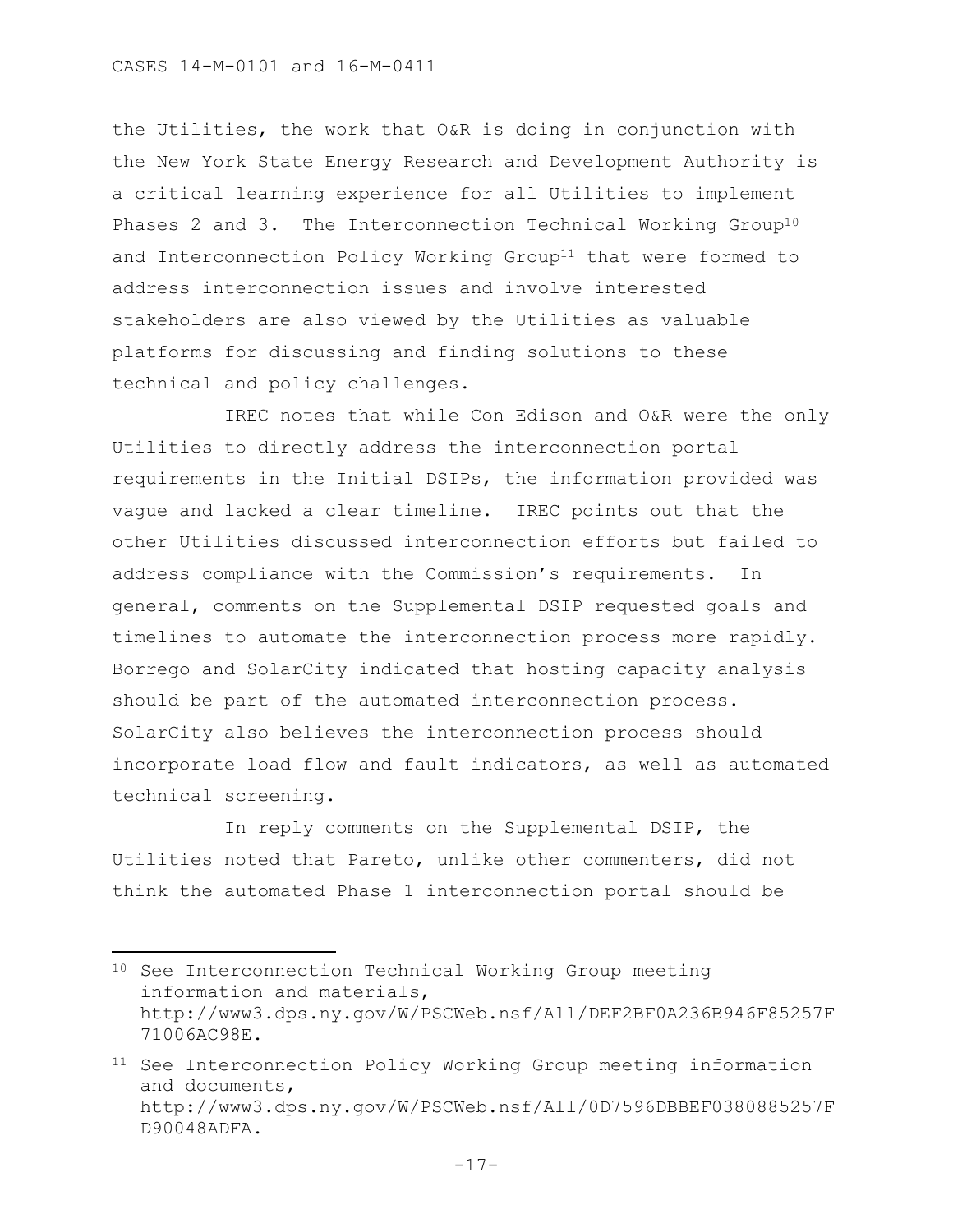implemented as a priority. The Utilities asserted that Pareto, as a practitioner of large Combined Heat and Power (CHP) systems, found that such a portal was impracticable at this time and should be postponed until the interconnection reform in other areas is further advanced.

The Commission is concerned with the Utilities' lack of discussion and details with regard to how they plan to implement Phase 1 of the IOAP. Of particular concern is the failure to specify target dates or define the timelines around this entire effort. Although we recognize there has been some recent progress with the IOAP, it appears that this is not a high priority at this time. While we understand there is still uncertainty in the later phases of the effort, the Utilities are directed to ensure that Phase 1 is fully implemented by no later than October 1, 2017, and to submit a compliance filing. Non-Wires Alternatives

The Guidance Order required the Utilities to identify specific areas where there are impending or foreseeable infrastructure upgrades needed in their Initial DSIPs, such that NWAs could be considered and so that DERs could potentially provide delivery infrastructure avoidance value or other reliability or operational benefits. The Utilities were directed to list specific infrastructure projects by location, and indicate the potential for DERs to address the forecasted system requirements.

The Utilities had previously proposed NWA Screening Criteria as part of their response to the Department of Public Service Staff (Staff) White Paper regarding the Benefit Cost Analysis (BCA).12 In the BCA Framework Order, the Commission

 $\overline{\phantom{a}}$ 

<sup>12</sup> Case 14-M-0101, Initial Comments of the Joint Utilities to Staff White Paper on Benefit-Cost Analysis (filed August 21, 2015).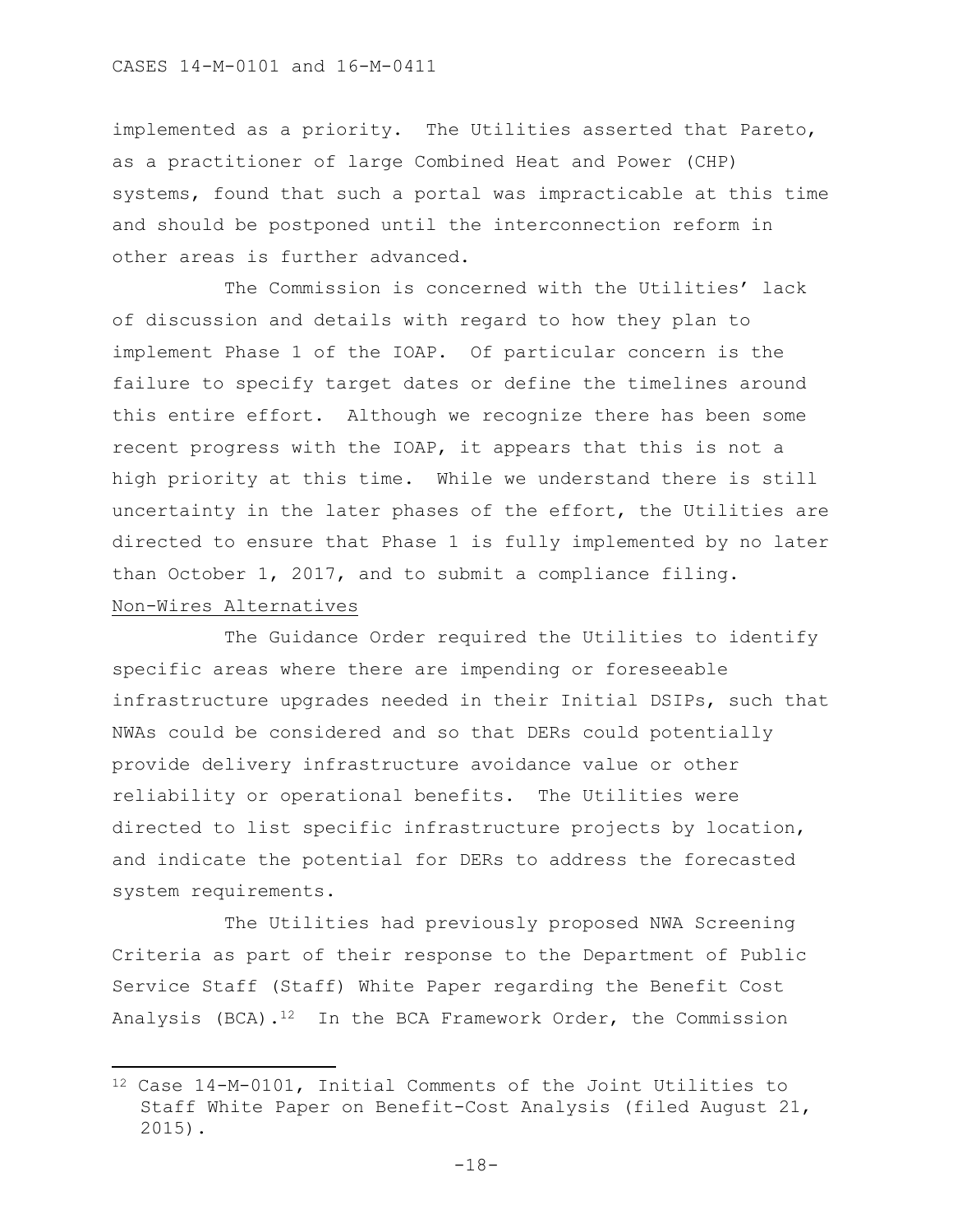rejected the Utilities' proposal and ordered the Utilities to describe the process by which DER solutions would be compared as potential NWA alternatives to traditional grid infrastructure projects in the Initial DSIPs, and to demonstrate how the Utilities would maximize integration of DERs as part of NWA projects in order to avoid making unnecessary infrastructure investments.13 Each Utility filed a number of NWA opportunity areas in their Initial DSIPs. Prior to filing the Supplemental DSIP, the Utilities held a number of stakeholder engagement meetings to discuss potential revisions to the proposed criteria. As a result, a new framework was developed for future use in identifying NWA opportunities.

The Supplemental DSIP included the proposed common framework, which the Utilities termed the Suitability Criteria, which would be used to identify and prioritize utility distribution infrastructure projects that would be most suitable for a NWA solicitation. The Supplemental DSIP also expanded on the processes for procuring DERs for use in NWA projects through competitive sourcing. The proposed Suitability Criteria framework consists of three components to determine if a project should be considered for an NWA, including: 1) project type; 2) timeline; and, 3) cost. These three factors would serve as guidelines to help show where NWAs could be more cost-effective than traditional solutions.

With respect to "project type" as a Suitability Criteria for NWAs, the Supplemental DSIP notes that certain projects better lend themselves to non-traditional solutions. For instance, projects that focus on load relief and would utilize solutions such as reconductoring, new substations or

 $\overline{\phantom{a}}$ 

<sup>13</sup> Case 14-M-0101, supra, Order Establishing the Benefit Cost Analysis Framework (issued January 21, 2016) (BCA Framework Order).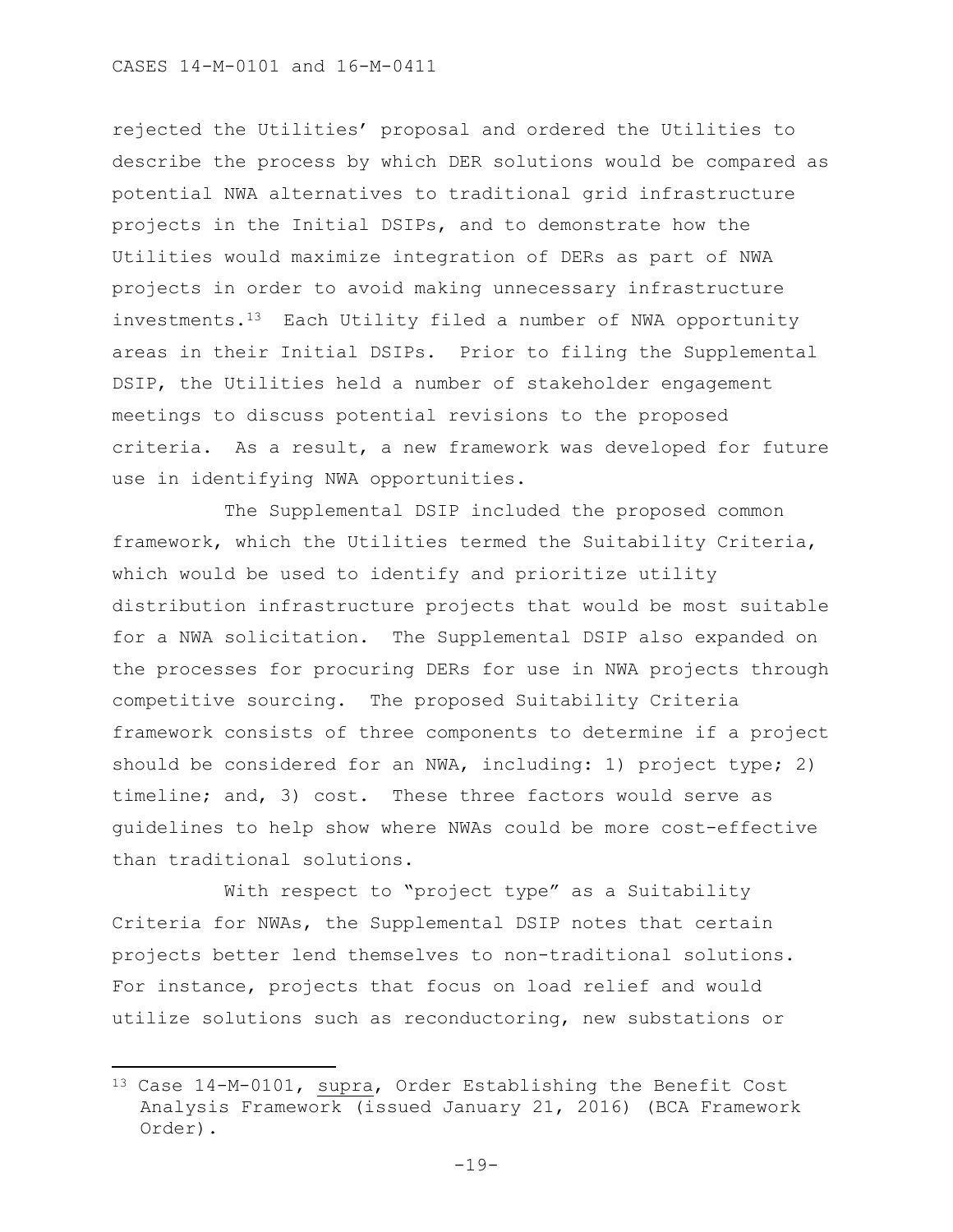expansions, or transformer upgrades could also be addressed by NWAs, such as energy efficiency, demand response, or other DERs. In contrast, public requirements projects where utility facilities need to be relocated in order to accommodate other public facility construction or maintenance (e.g., highways) would not be well suited for a NWA.

The "timeline" component of the Suitability Criteria addresses the time needed to complete the procurement process (development and issuance of a Request for Proposals (RFP), vendor response, technical review of proposals, and contracting) as well as the implementation of the chosen proposal(s). Sufficient lead time prior to the need date for the project is necessary to ensure that a solution is in place, whether the ultimate solution turns out to be one or more NWAs, traditional solution, or a combination of the two. The Utilities state that the timelines will vary depending on factors such as project size, complexity, and customer demographics. Based on recent experiences, the Utilities note that the NWA solicitation and implementation process may need to begin up to 60 months before the required system need for some of the largest projects.

The third Suitability Criteria, "cost", is intended as a floor, for which traditional projects with costs exceeding the floor would be considered for a potential NWA solicitation. This floor represents the minimum project cost level where NWAs may be cost-effective and able to overcome the transaction and opportunity costs associated with smaller scale projects. The Utilities again note that the cost floor will vary by utility and will serve as a guideline rather than a cut off for potential NWA projects.

The Utilities committed to completing, within four months of the Supplemental DSIP filing, utility-specific matrices that would detail how the NWA Suitability Criteria

 $-20-$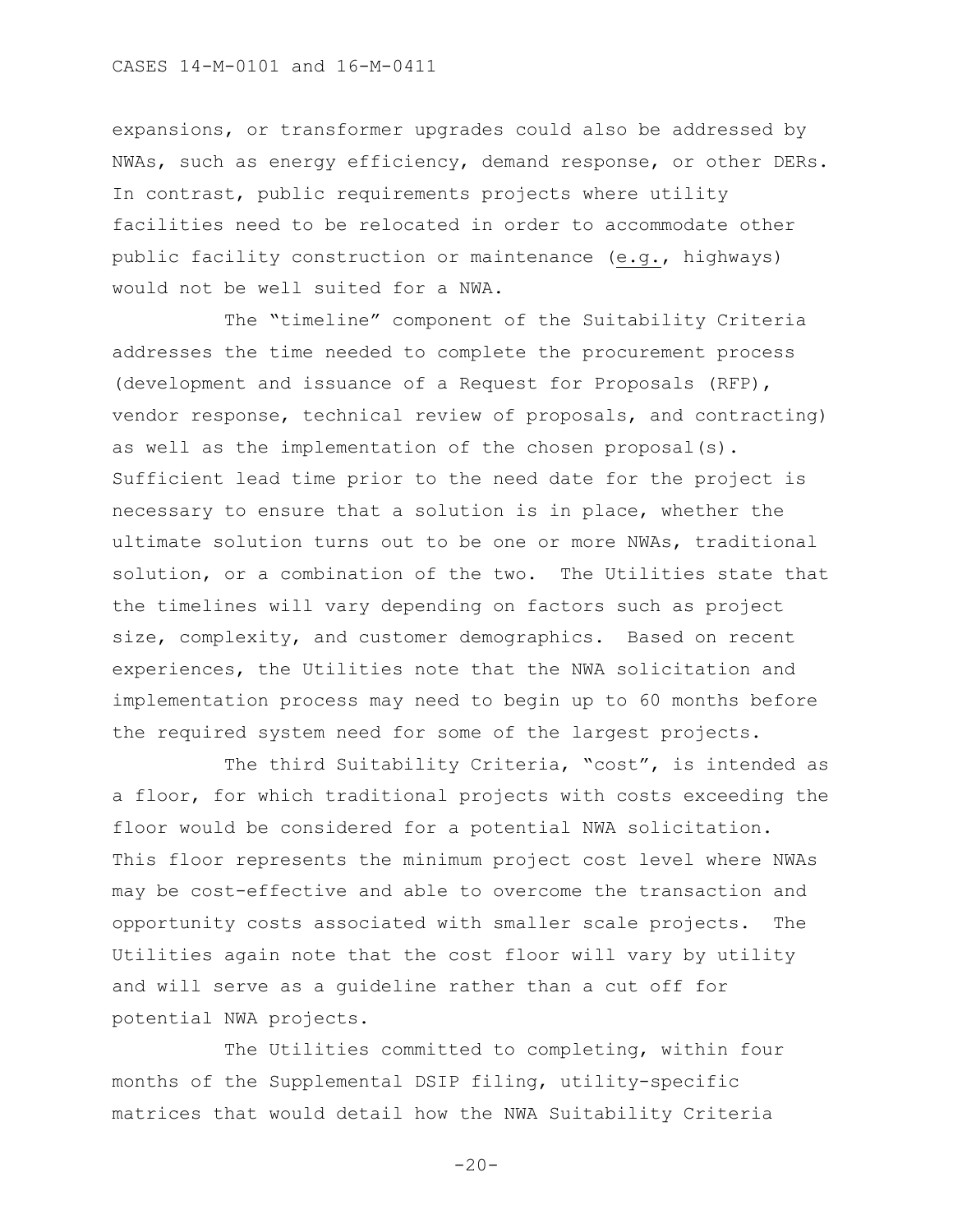framework would specifically be applied for individual utilities.14 For instance, the project cost floor for a larger utility like Con Edison may be higher than that for a smaller utility such as Central Hudson. The matrices would also explain variations in required lead times and minimum project costs based on project type and size of the NWA solution necessary. The Utilities state that they will continue to work with stakeholders to refine the Suitability Criteria as both the Utilities and the developers gain more experience through future NWA solicitation processes.

Regarding DER sourcing for NWA opportunities, the Supplemental DSIP laid out a process for the utilities to streamline NWA procurements by: (1) providing a standard set of system data and requested DER performance characteristics within each solicitation; (2) maintaining a list of each utilities' NWA opportunities on their respective websites; (3) maintaining a common list of all NWA opportunities on a single website; and, (4) developing vendor pre-qualification processes to help further quicken NWA procurement timelines.

Commenters generally expressed a favorable view of the Suitability Criteria and DER sourcing proposals; however, commenters expressed concern regarding certain aspects of the filings. Regarding the Suitability Criteria, several parties stated that the types of projects considered for NWAs should be more inclusive and should be applied flexibly. In particular, NY-BEST expressed concern that the proposed utility-specific cost floors would unnecessarily constrict potential NWA opportunities, and requests that additional information regarding how the cost floors would be applied be provided by the Utilities. Commenters also assert that the minimum

 $\overline{\phantom{a}}$ 

<sup>&</sup>lt;sup>14</sup> The matrices were filed with the Commission on March 1, 2017, under Case 14-M-0101.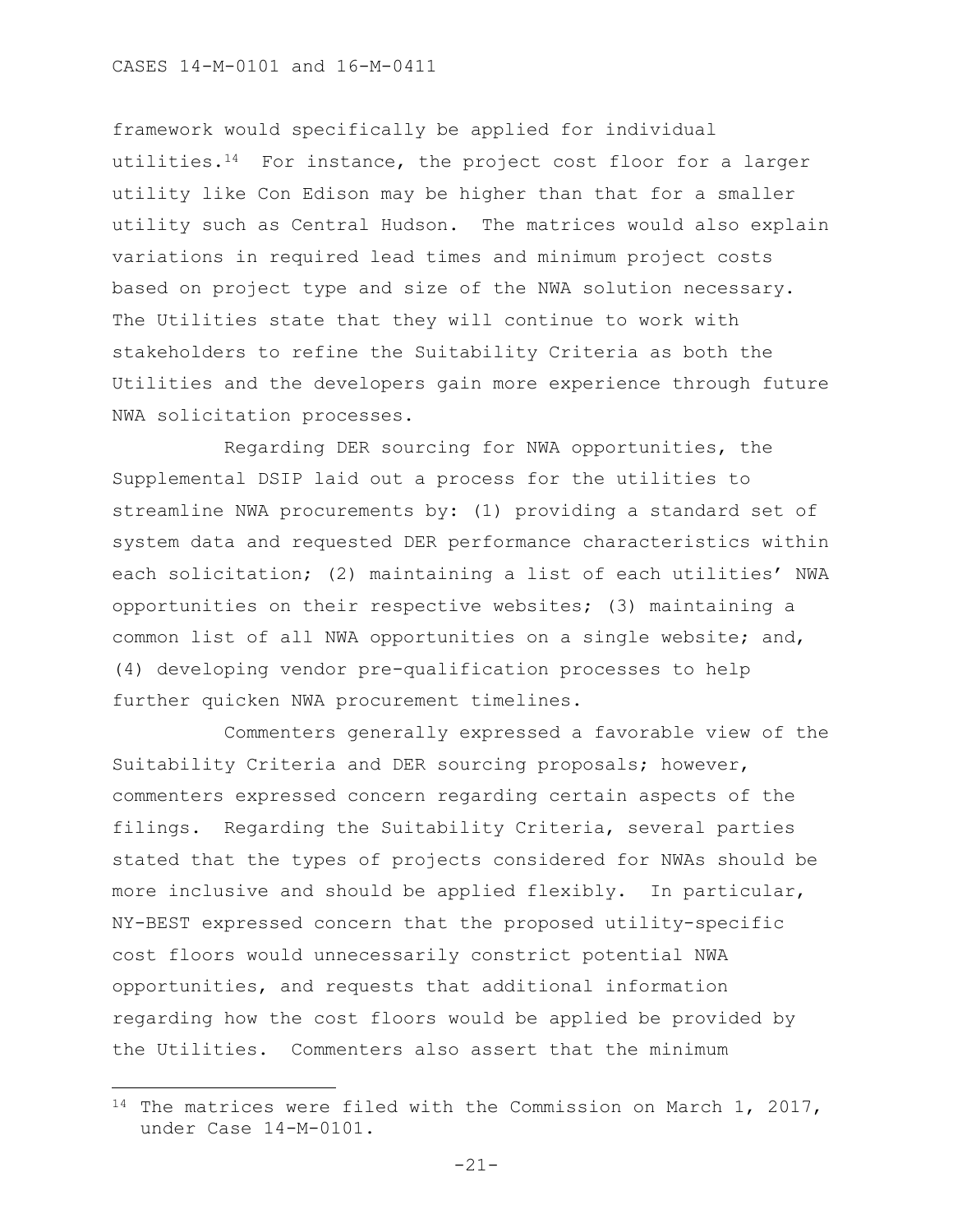timeframe proposed in the Supplemental DSIP should be shortened to be more inclusive of shorter-run, smaller projects.

In addition, commenters recommend that information should be made available regarding the costs of capital infrastructure projects being delayed through NWAs and the reasoning behind why capital infrastructure projects that were not pursued as NWAs were not considered suitable. Advanced Energy Economy Institute (AEEI) suggests that if the Commission decides not to require a utility to reveal the capital costs of the traditional infrastructure being replaced or delayed through NWA projects, then the Commission should balance concerns of developers and the Utilities by periodically reviewing market competitiveness to determine if releasing cost information would, in fact, harm the ratepayers or the DER market.

Regarding DER sourcing, commenters assert that the Supplemental DSIP focused too heavily on NWA solicitations and procurements and did not focus on pricing or programs. Further, they note an absence of how NWAs will be holistically integrated into future distribution system planning, and that the plans lacked a consideration of how NWA procurements will interact with other ongoing market developments, such as the Value of DER proceeding in Case 15-E-0751. Commenters assert that the Utilities should move toward a portfolio optimization solution instead of the more simplistic solicitations, and that DERs should be selected as part of an NWA portfolio considering an expanded list of public policy goals and other operating criteria, such as optionality, as requested by NY-BEST.

The City of New York (City) suggests that the Commission initiate a collaborative with Con Edison and other stakeholders to develop a list of policy goals and a prioritization rubric for valuing policy criteria for the City, which would proceed in lockstep with other ongoing collaborative

-22-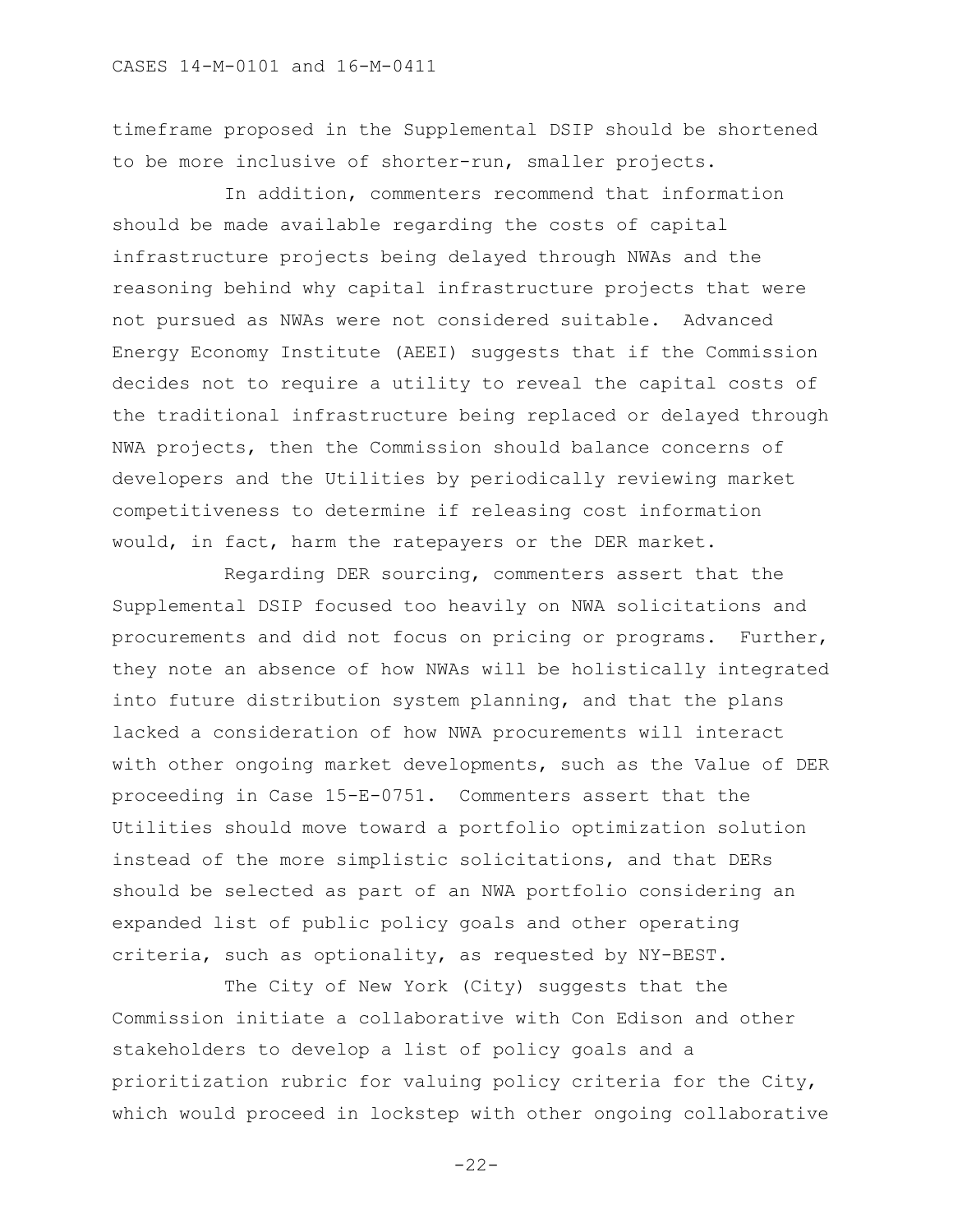efforts. AEEI posits that the Utilities should publish reasonable rules for participating in NWA solicitations six months prior to the release of the solicitation.

Although the utilities each filed a list of upcoming infrastructure projects which could be deferred or avoided through implementing an NWA, the utilities generally applied the screening criteria that had been rejected. The Suitability Criteria framework presented in the Supplemental DSIP represents a first step toward identifying beneficial locations for DERs. However, the Suitability Criteria framework, as well as the matrices filed on March 1, 2017, are inadequate. While they provide some consistency and predictability to DER developers regarding potential project opportunities, the criteria unreasonably limit NWA opportunities.

Furthermore, the Utilities have not clearly described how the Suitability Criteria will be incorporated into utility planning procedures, nor have they indicated how and when the criteria will be applied to projects in their current capital plans. To that end, the Utilities are directed to file additional information and revised matrices, within 60 days following this Order. The submission should describe how the proposed NWA Suitability Criteria will be applied as a standard procedure in the development of transmission and distribution project justifications. Additionally, each utility should identify all projects in its five year capital plan that meet the criteria and when a NWA solicitation will likely be issued for those projects. For projects that meet the Suitability Criteria, the Commission agrees that information on such projects should be made available not only on each utility website, but on a common repository as well.

Utilities should consider all aspects of operational criteria and public policy goals when selecting which DERs to

-23-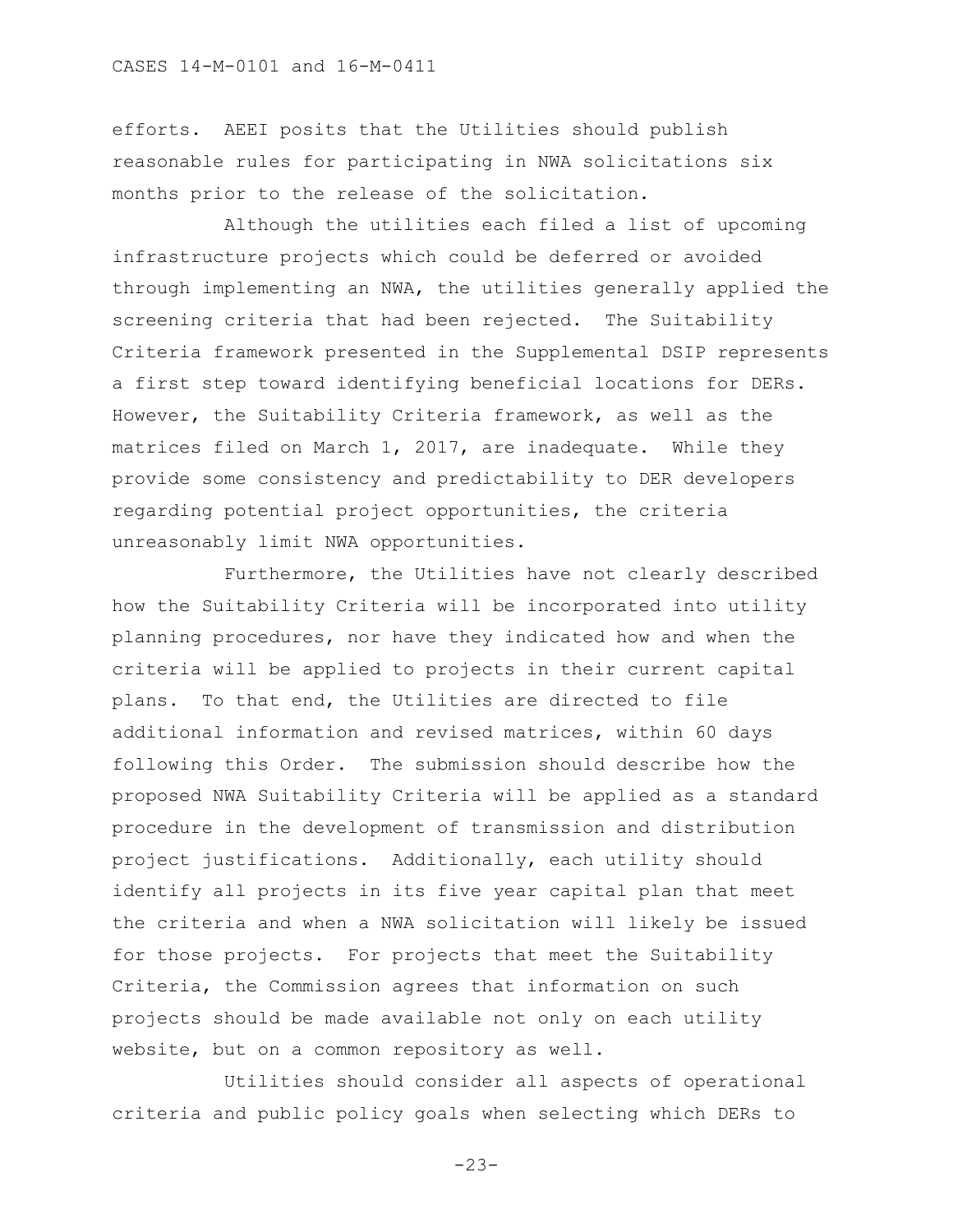$\overline{\phantom{a}}$ 

procure as part of a NWA solution. The Commission does not want the Utilities to contemplate necessary infrastructure upgrades, such as designing a new substation, and then issue an RFP to supplant that system need. Rather, the utilities should consider the procurement process earlier and more broadly incorporate system design into NWA solutions. Con Edison's Brooklyn/Queens Demand Management (BQDM) Program, for example, allows for DER to come online through various procurement mechanisms by leveraging its existing Energy Efficiency program, allowing it to procure a significant amount of load relief.<sup>15</sup> The Commission also encourages the Utilities to meet with local municipalities and public interest groups to discuss how NWAs can be best designed to help meet public policy objectives. Specifically, the Commission advises the Utilities develop programs and align the program with where the greatest system need is located, in collaboration with these local stakeholders.

Efforts are now underway to determine what information, including costs, is truly needed to have an efficient and effective NWA solicitations process. The DER procurement processes should also be clear regarding how participation through a NWA might impact a customer's eligibility for other programs. For example, customers that participate in demand response activities as part of the BQDM program should not be eligible to participate in Con Edison's more general peak-shaving demand response program within the BQDM program area.<sup>16</sup> NWA procurement contracts must clarify

<sup>15</sup> Case 14-E-0302, Brooklyn/Queens Demand Management Program, BQDM Quarterly Expenditures Report Q3-2016 (submitted November 28, 2016).

<sup>16</sup> Case 16-E-0236, Con Edison Commercial Demand Response Restrictions, Order Approving Tariff Amendment (issued July 14, 2016).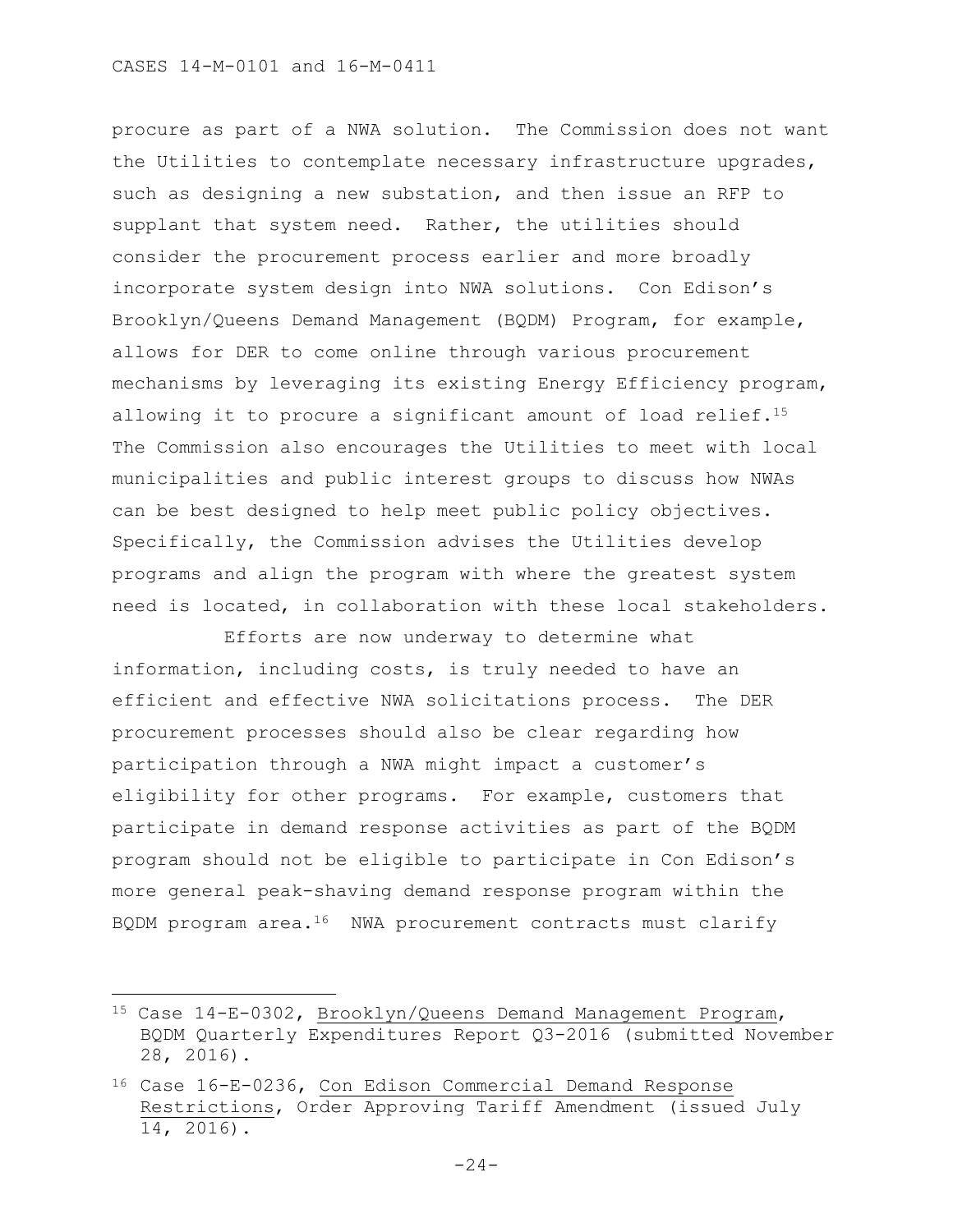whether specific contract terms either incorporate or supersede otherwise-available programs or policy.

## Aggregated Customer Data Privacy

 $\overline{\phantom{a}}$ 

The sharing of aggregated customer usage allows for innovative approaches to efficiency and enables DER developers to make investment decisions. In the Supplemental DSIP, the Utilities proposed a "15/15" privacy standard that would keep customer's identities anonymous when reporting aggregated data sets. The proposed 15/15 standard states that an aggregated data set may be shared only if it contains at least 15 customers, with no single customer representing more than 15 percent of the total load for the group. Although the Utilities recognize that the 15/15 standard is more conservative compared to other privacy standards used in different states, or by other utilities, they believe that starting with a more restrictive standard at this time is appropriate while they will remain open to changing the standard as the market develops. As proposed, the privacy standard would apply to aggregated data set use cases (i.e., community planning and community choice aggregation). The Supplemental DSIP did not separately address building energy management and benchmarking reporting other than to state it would comply with local laws or ordinances, such as New York City's Local Law 84.<sup>17</sup>

The comments were primarily focused on the building energy management and benchmarking use case. In that context, commenters stated that the 15/15 standard is excessively restrictive and burdensome. Comments received on an anonymized privacy standard indicate that a blanket 15/15 standard should not be applied to all aggregated data use cases. As noted by

<sup>&</sup>lt;sup>17</sup> For benchmarking purposes Local Law 84 has requirements for energy and water use data to be submitted for qualifying buildings (based on square footage).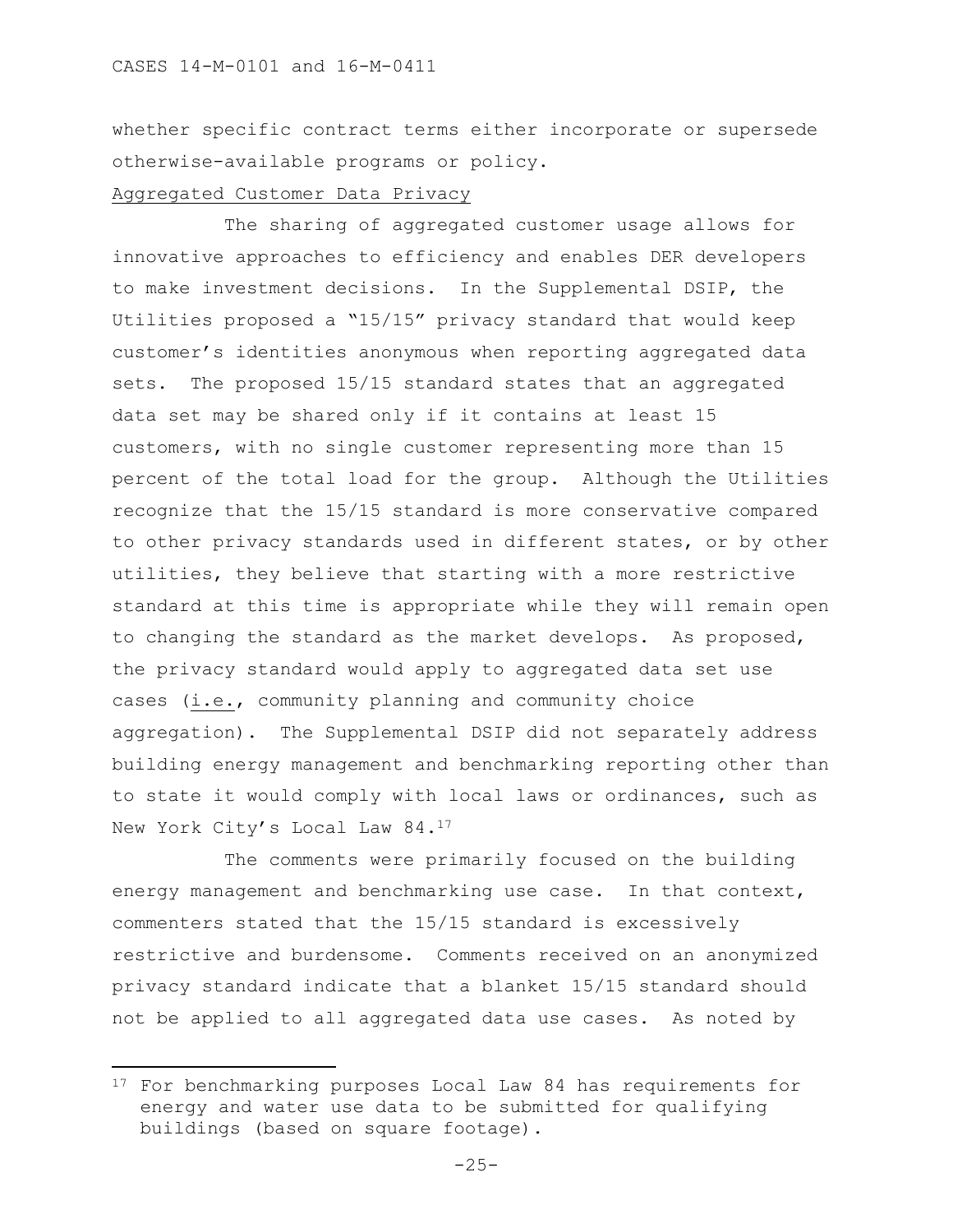$\overline{\phantom{a}}$ 

the City, in April 2016, the U.S. Environmental Protection Agency (EPA) issued a document that tracks how different utilities across the country are providing energy data for benchmarking in ENERGY STAR Portfolio Manager.<sup>18</sup> The City notes that the EPA document illustrates that approximately twenty utilities across the country used a privacy standard less restrictive than the 15/15 standard. The City also noted that six utilities use the minimum, two tenant privacy standard for providing aggregated whole-building data.19 Commenters proposed that, for building energy management and benchmarking, an aggregation level of 2 or 3 metered customers should be allowed, as opposed to the 15/15 standard.

The Commission recognizes that the proposed 15/15 standard for aggregating data may be a conservative standard; however, it is in accord with national trends and the record does not offer a strong basis for departing from this standard. Therefore, the Commission will adopt the proposed 15/15 standard for aggregated data set use cases.  $20$  To ensure that community planning and community choice aggregation are provided the quality of data needed, each utility, or platform program (e.g., Utility Energy Registry) will be required to monitor and track

<sup>18</sup> EPA ENERGY STAR, Utilities Providing Energy Data for Benchmarking in ENERGY STAR Portfolio Manager (April 2016), Table 1, available at: https://www.energystar.gov/sites/default/files/tools/Web\_Servi ces Fact Sheet 02042016 508 0.pdf.

<sup>&</sup>lt;sup>19</sup> The EPA identifies the following utilities as using a two customer privacy standard: (1) Seattle City Light; (2) Enwave Seattle; (3) Clark Public Utilities; (4) PSEG Long Island; (5) Consolidated Edison Company of New York, Inc.; and (6) Sacramento Municipal Utility District.

<sup>20</sup> The 15/15 privacy standard we adopt in this case will also apply to the aggregation of data sets that are the subject of Case 14-M-0224, Proceeding on Motion of the Commission to Enable Community Choice Aggregation Programs.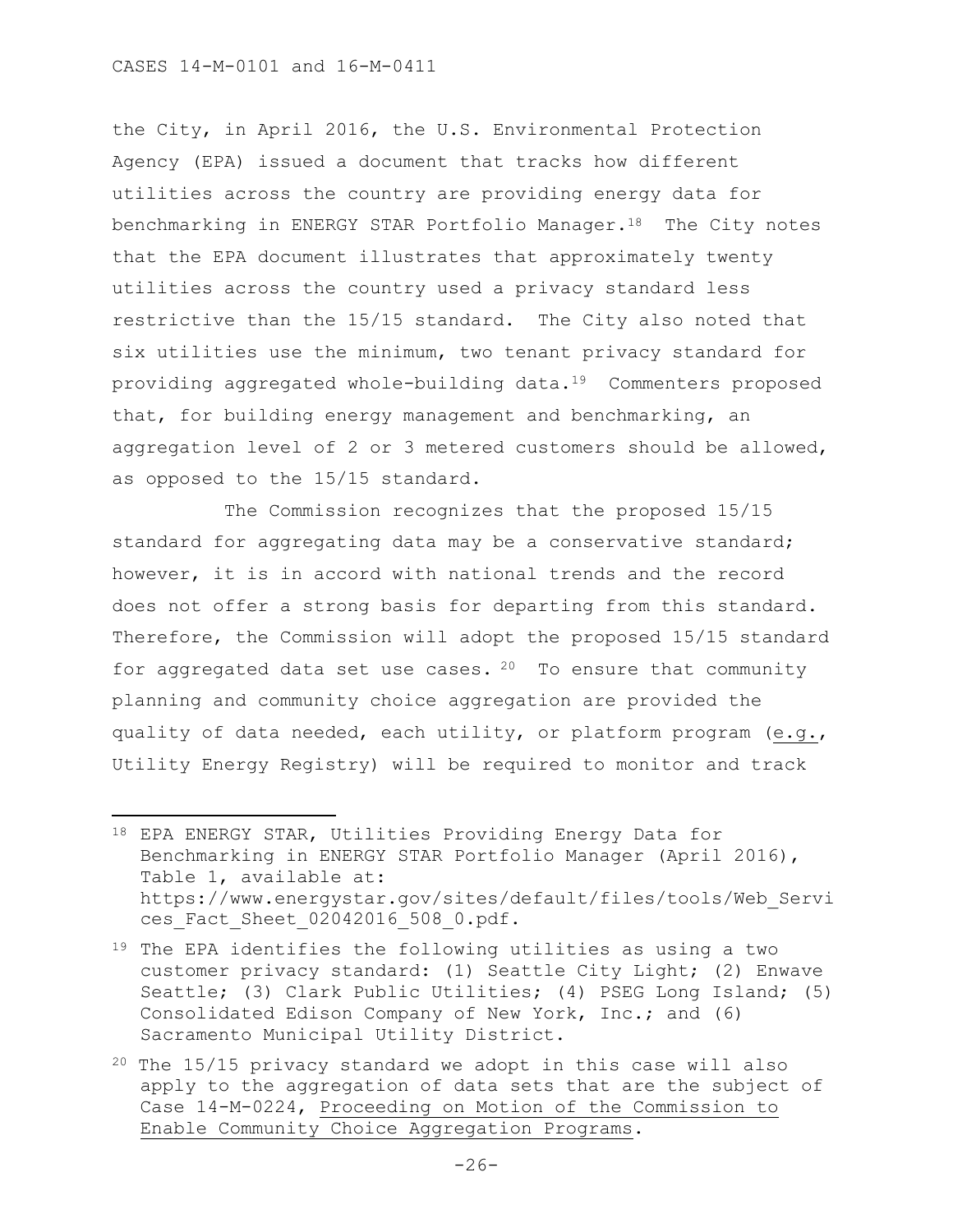$\overline{\phantom{a}}$ 

all aggregated data requests and be prepared to report on the number of requests that do not clear the 15/15 standard. This will allow the Commission to monitor how the 15/15 standard works in practice.

The Commission agrees with commenters that applying the 15/15 standard to building energy management and benchmarking reporting would greatly limit the number of buildings that would be capable of reporting their building energy consumption.<sup>21</sup> Therefore, the Commission believes that a less restrictive standard should apply with regard to building energy management and benchmarking data. While some information was put forth by commenters, we do not have enough information to determine the appropriate balance of needs to set a standard at this time.<sup>22</sup>

The Commission is particularly interested in developing a better record given that certain less conservative whole building energy data aggregation standards are used in connection with other protocols that provide additional layers of privacy protection (i.e., access limited to building owners/agents, and non-disclosure agreements).<sup>23</sup> Therefore, the Utilities must work with Staff and interested entities to develop an approach to address a standard(s) that specifically addresses aggregated whole building data outside of New York

<sup>21</sup> The City commented that in a statistical analysis performed by the U.S. Department of Energy (DOE) that analyzed the impacts of different aggregation thresholds both on tenant privacy, and on whole-building data access, it was determined that using a 15 meter threshold will only yield information for less than 12 percent of a utility's buildings

<sup>&</sup>lt;sup>22</sup> This Order does not override building benchmarking city and local laws.

<sup>&</sup>lt;sup>23</sup> See, e.g., Code of Colorado Regulations, Public Utilities, Rule 3034.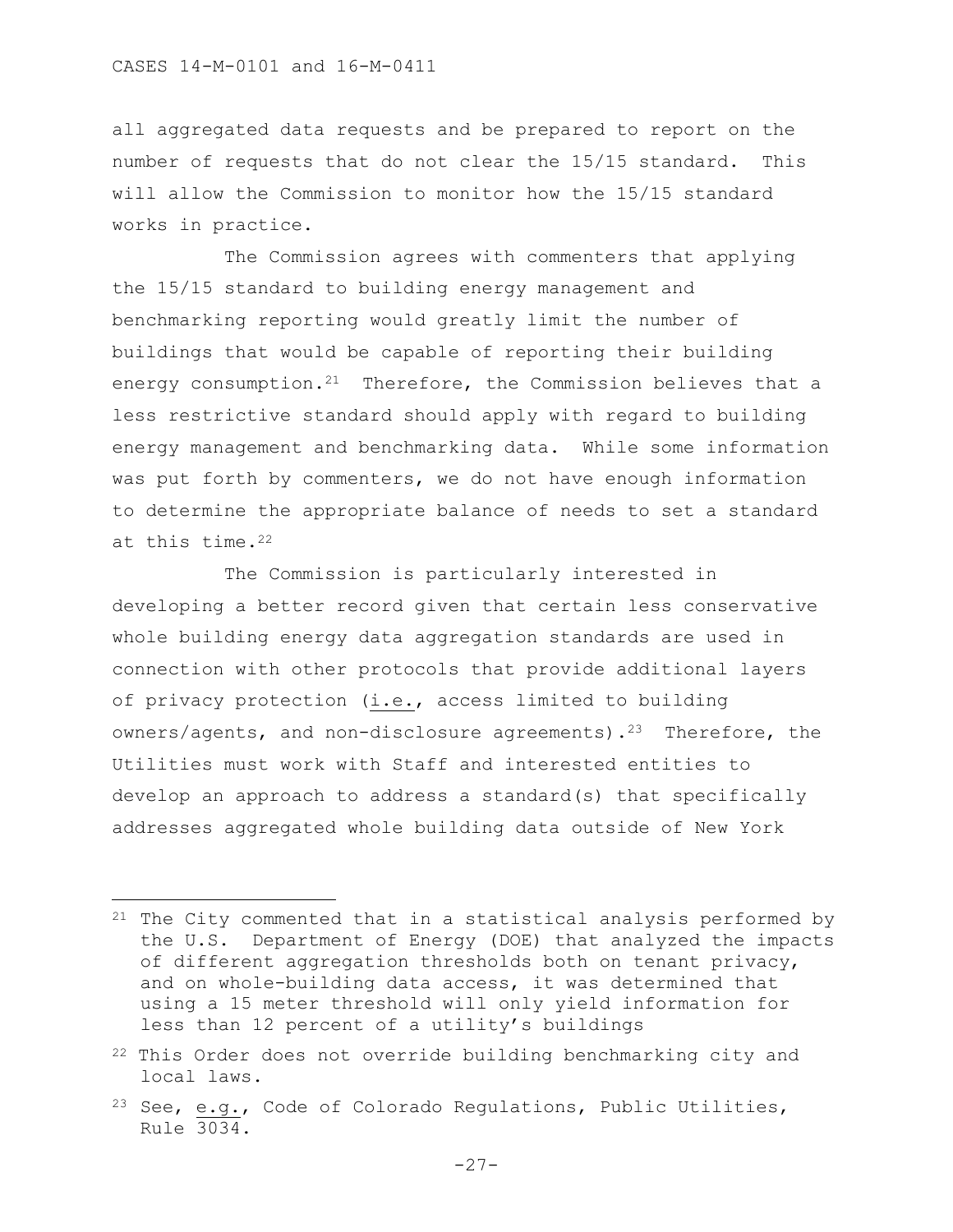City.<sup>24</sup> That method shall consider, among other things, a standard that addresses limited access (e.g., building owner/manager/agent access), non-disclosure arrangements, and/or end user consent that is consistent with nationally recognized open standards and best practices. The Utilities should also consider a standard for supplying aggregated whole building data to the public. The Utilities are directed to propose building energy management and benchmarking data standard(s) within 90 days of this Order, which will be subject to future Commission action.

### Energy Storage

 $\overline{\phantom{a}}$ 

In the Guidance Order, the Commission directed the Utilities to develop a methodology for determining energy storage impacts in their Supplemental DSIP filing. The Commission noted that the use of energy storage located at key locations in the distribution system or on customer premises has the potential to defer transmission and distribution upgrades; support the integration of DERs, especially intermittent solar photovoltaic; shift energy spatiotemporally, alleviate congestion and reduce strain on grid infrastructure; and, normalize prices, among other things. Storage distributed throughout the system also has the potential to support the needs of the DSP through renewable ramping, ancillary services, such as reactive power and voltage support, and other services critical to maintaining a safe and reliable system. The Supplemental DSIP acknowledges that energy storage could play more than one role in the future, including by increasing hosting capacity. However, little information is presented on

<sup>&</sup>lt;sup>24</sup> Con Edison currently provides whole building energy data without an aggregation limit to building owners in New York City such that they can comply with Local Law 84.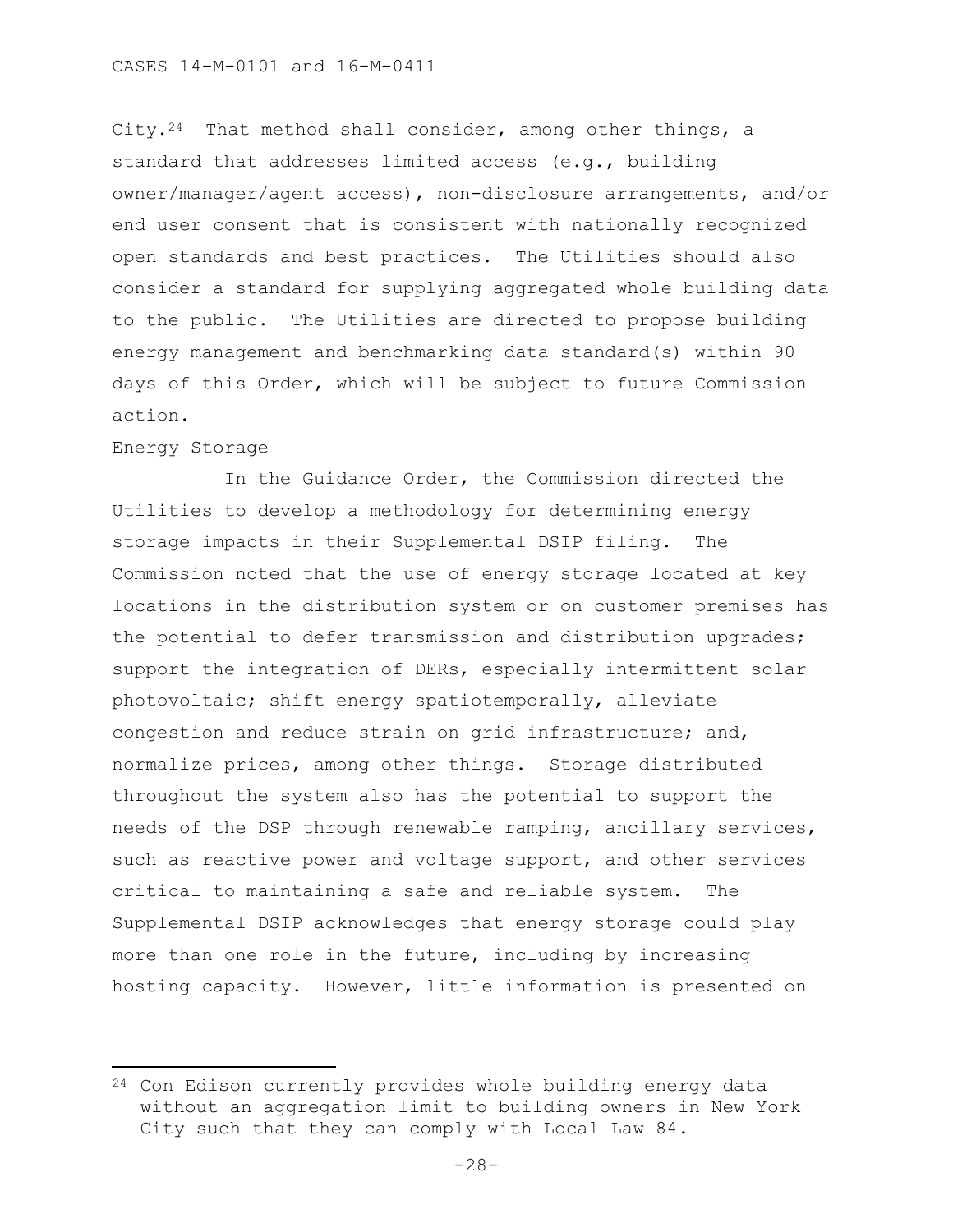how the Utilities are preparing to integrate the various forms and applications of storage on a routine basis.

Commenters note the importance of energy storage in enabling the level of renewable energy generation needed to meet the State's energy goal of 50% renewable energy by 2030. NY-BEST, ESA, and JSPNY echo previous comments in the REV proceeding in recommending that the Commission establish a target level of energy storage deployment. Commenters also assert the importance of storage in increasing the amount of distribution circuit hosting capacity available for distributed renewable resources, such as solar PV. The JSPNY points out that the Utilities' Supplemental DSIP filing discusses only part of the full range of potential energy storage applications and benefits. In order to ensure that the multiple benefits of energy storage technologies are fully and timely realized, the JSPNY recommends addressing energy storage as a distinct and separate category of resources.

The Commission finds that the Utilities have thus far advanced a limited number and variety of energy storage projects. Moreover, their DSIPs do not present a robust and comprehensive plan for fully understanding and productively employing energy storage any time soon. The Commission concludes that this is inconsistent with the increasingly prominent role that energy storage technologies are generally expected to play in addressing multiple distribution system needs, including as a potential "grid-side enhancement."

The Utilities should be striving to develop their abilities to plan and use energy storage as part of their normal course of business. Utility ownership of DER contemplated here, where energy storage will be integrated into distribution grid architecture, is a permissible exception to the basic presumption that utility ownership of DER conflicts with REV's

 $-29-$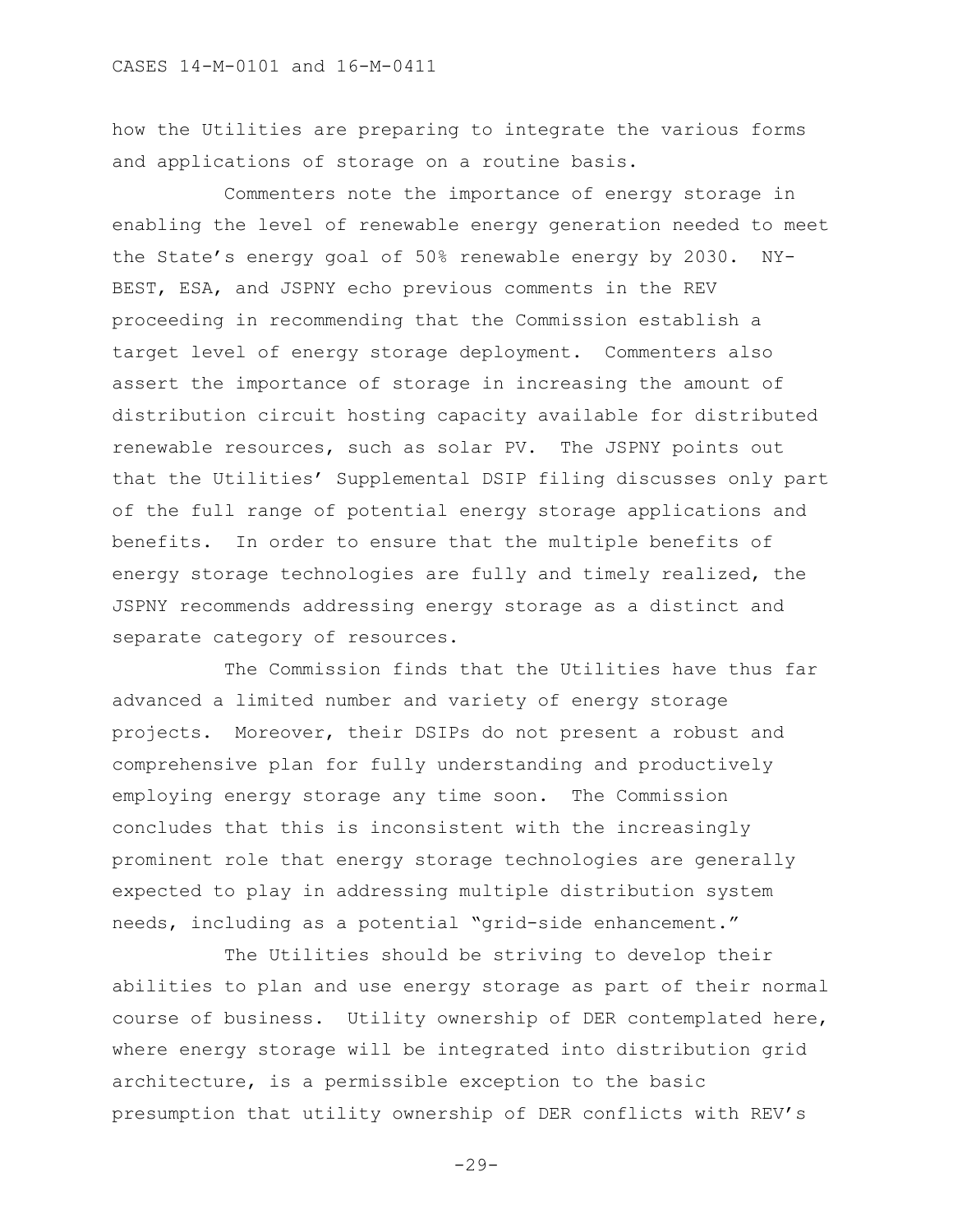underlying tenet that competitive markets and risk-based capital should fund asset development.<sup>25</sup> Determining optimal locations, types, levels, and uses of storage, either on the system or behind customers' meters, should become routine, collaborative activities involving the Utilities, customers, storage product vendors, DER developers, and other interested parties. Based on the Utilities current state and plans with regard to energy storage, we conclude that the Utilities must expedite the integration of energy storage. To that end, we direct the Utilities to significantly increase the scope and speed of their energy storage endeavors. By no later than December 31, 2018, each individual utility must have energy storage projects deployed and operating at no fewer than two separate distribution substations or feeders, which shall be documented in a compliance filing. The Utilities should strive to perform at least two types of grid functions with the deployed energy storage resources (e.g., increasing hosting capacity and peak load reduction). The Utilities shall collaborate to ensure the fullest range of available energy storage technologies and applications that are potentially productive in New York State and that duplicative projects are avoided.

Finally, we note that the use of energy storage as part of a NWA or demonstration project would be acceptable to comply with this directive. This energy storage requirement is an invitation for the Utilities to propose projects that will lead to incremental learning while accommodating the deployment of DER, or increasing the effectiveness of DER. By their nature, NWA projects are designed to result in ratepayer savings compared with traditional infrastructure investment. The Utilities shall integrate this energy storage requirement as

 $\overline{a}$ 

<sup>25</sup> Case 14-M-0101, supra, Track One Order, pp. 67-69.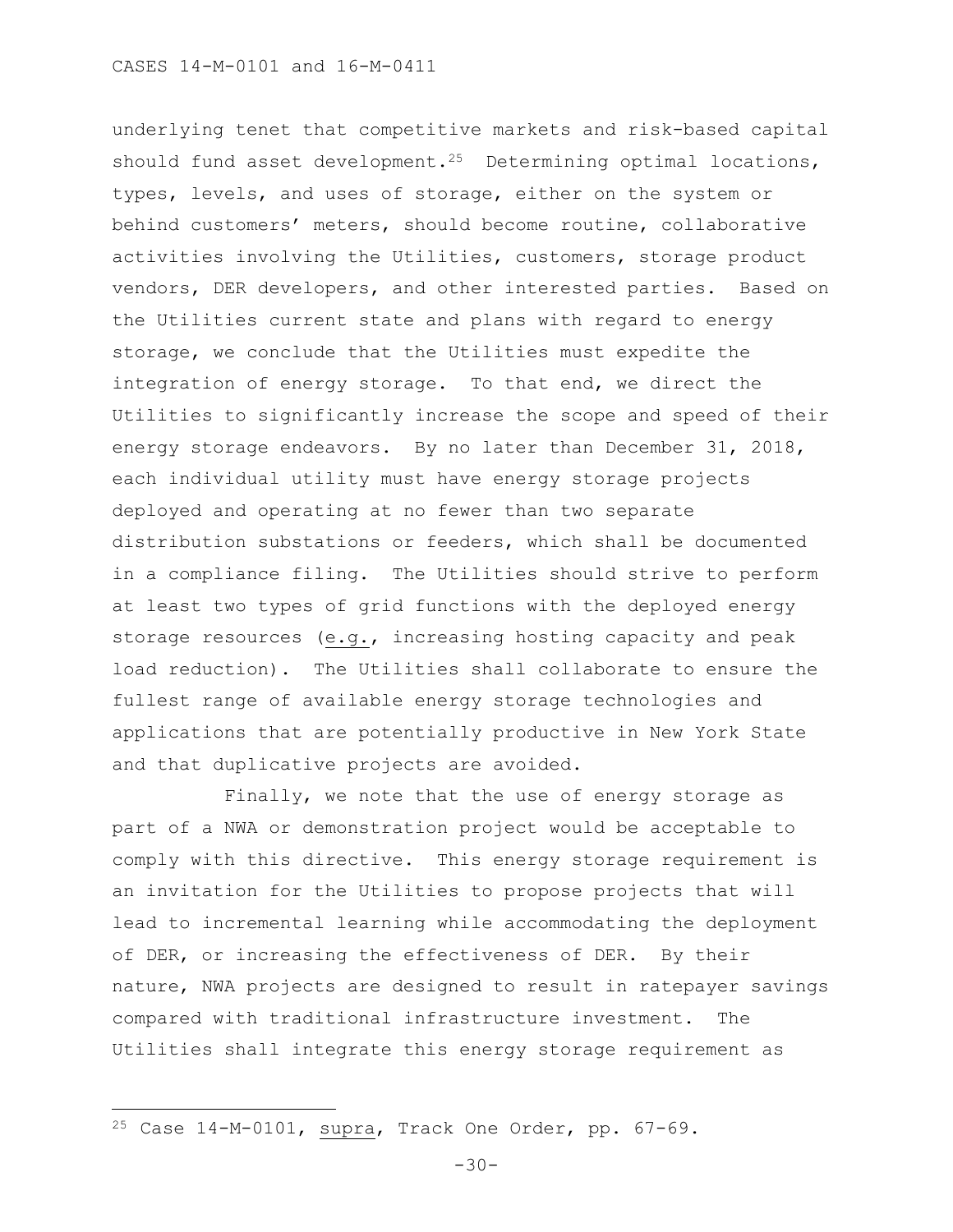part of existing budgets, including any budget limitations associated with overall approved rate expenditure plans or REV demonstration projects.26 Any incremental project, with an associated incremental budget increase, must be proposed for Commission approval prior to utility investment.

#### CONCLUSION

The near-term actions required herein are both feasible and necessary to promote timely development of a modern grid capable of managing DERs and supporting retail markets, while operating safely and reliably. Furthermore, these actions will facilitate development of the DSP, allowing the distribution utilities to efficiently plan and operate the grid using DERs, while providing a competitive retail market for transacting electric grid services.

# The Commission orders:

l

1. Central Hudson Gas & Electric Corporation, Consolidated Edison Company of New York, Inc., New York State Electric & Gas Corporation, Niagara Mohawk Power Corporation d/b/a National Grid, Orange and Rockland Utilities, Inc., and Rochester Gas and Electric Corporation shall submit a filing by October 1, 2017, in Case 16-M-0411, documenting that the hosting capacity analysis for all circuits at and above 12kV has been completed, as discussed in the body of this order.

2. Central Hudson Gas & Electric Corporation, Consolidated Edison Company of New York, Inc., New York State Electric & Gas Corporation, Niagara Mohawk Power Corporation

<sup>26</sup> REV demonstration project criteria was previously established by the Commission in the Track One Order, p. 115-117; and, Case 14-M-0101, Memorandum and Resolution on Demonstration Projects (issued December 12, 2014).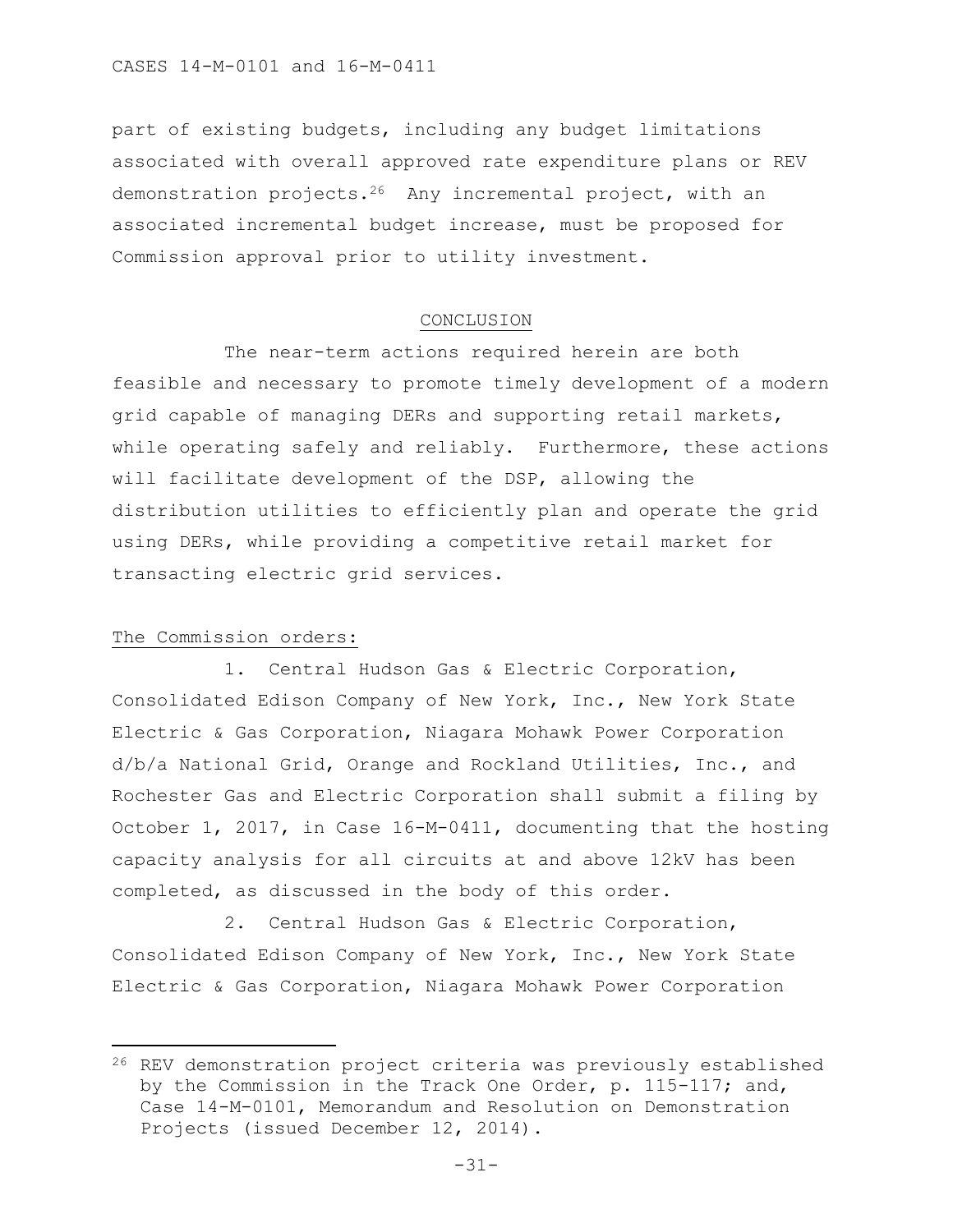d/b/a National Grid, Orange and Rockland Utilities, Inc., and Rochester Gas and Electric Corporation shall submit a filing by October 1, 2017, in Case 16-M-0411, documenting that Phase 1 of the Interconnection Portals has been fully implemented, as discussed in the body of this order.

3. Central Hudson Gas & Electric Corporation, Consolidated Edison Company of New York, Inc., New York State Electric & Gas Corporation, Niagara Mohawk Power Corporation d/b/a National Grid, Orange and Rockland Utilities, Inc., and Rochester Gas and Electric Corporation shall submit a filing within 60 days of this order, in Case 16-M-0411, clearly describing how the Suitability Criteria will be incorporated into utility planning procedures, and how and when the Suitability Criteria will be applied to projects in their current capital plans, as discussed in the body of this order.

4. Central Hudson Gas & Electric Corporation, Consolidated Edison Company of New York, Inc., New York State Electric & Gas Corporation, Niagara Mohawk Power Corporation d/b/a National Grid, Orange and Rockland Utilities, Inc., and Rochester Gas and Electric Corporation shall submit a filing within 90 days of this order, in Case 16-M-0411, containing proposed building energy management and benchmarking data standard(s) for the Commission's consideration, as discussed in the body of this order.

5. Central Hudson Gas & Electric Corporation, Consolidated Edison Company of New York, Inc., New York State Electric & Gas Corporation, Niagara Mohawk Power Corporation d/b/a National Grid, Orange and Rockland Utilities, Inc., and Rochester Gas and Electric Corporation shall submit a filing by December 31, 2018, in Case 16-M-0411, documenting that each individual utility has deployed energy storage projects that are

-32-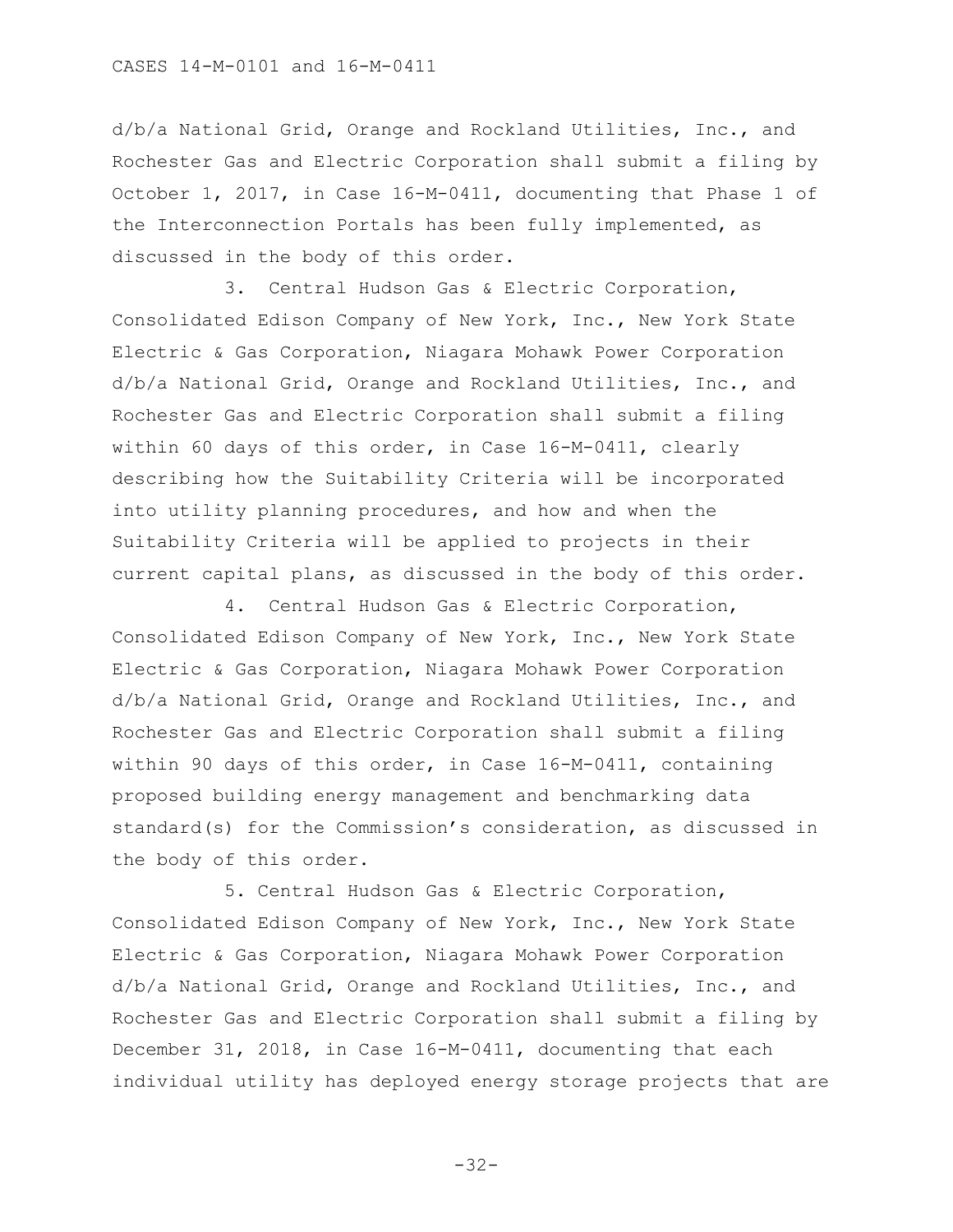operating at no fewer than two separate distribution substations or feeders, as discussed in the body of this order.

6. In the Secretary's sole discretion, the deadlines set forth in Ordering Clause Nos. 1 through 5 may be extended. Any request for an extension must be in writing, must include a justification for the extension, and must be filed at least one day prior to the affected deadline.

7. These proceedings shall be continued.

By the Commission,

(SIGNED) KATHLEEN H. BURGESS Secretary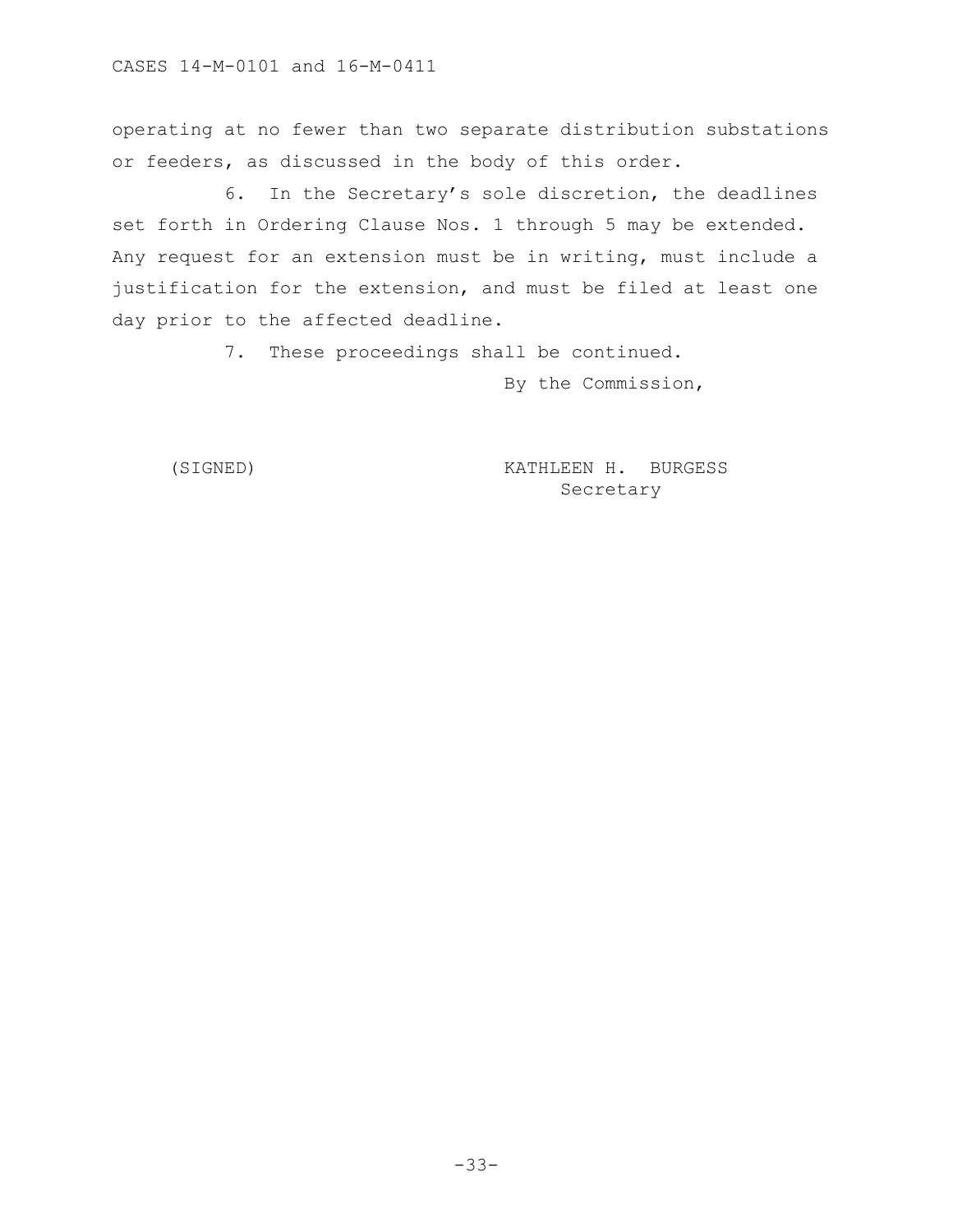Commissioner Diane X. Burman, concurring:

As reflected in my comments made at the March 9, 2017 session, I concur on this item.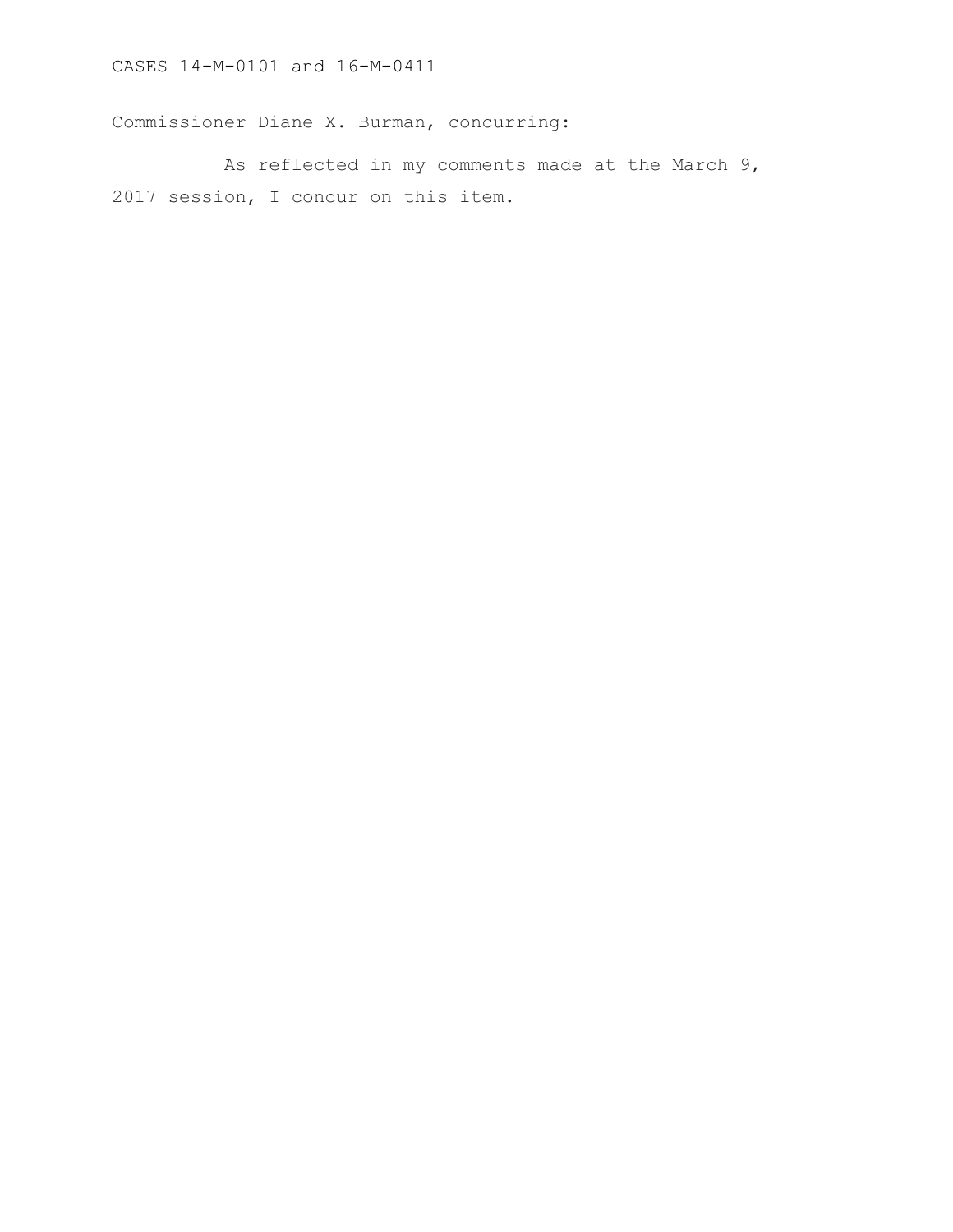# **ENTITIES THAT COMMENTED ON INITIAL AND SUPPLEMENTAL DSIPS**

| Public Interest Interveners                     |                  |
|-------------------------------------------------|------------------|
| Acadia Center                                   | Acadia           |
| Interstate Renewable Energy Council, Inc.       | IREC             |
| Natural Resources Defense Council,              | NR.              |
| Pace Energy and Climate Center,                 |                  |
| Solar Energy Industries Association,            |                  |
| and Vote Solar                                  |                  |
| Sierra Club                                     | Sierra Club      |
| The Alliance for Solar Choice                   | TASC             |
| Environmental Defense Fund                      | EDF              |
| Citizens for Local Power                        | <b>CLP</b>       |
| Advanced Energy Economy Institute <sup>27</sup> | AEEI             |
| Natural Resources Defense Council,              | NRDC/Urban Green |
| Urban Green Council, Pace Energy                |                  |
| and Climate Center, Vote Solar,                 |                  |
| Association for Energy Affordability            |                  |
| Northeast Energy Efficiency Partnerships        | NEEP             |
| Sierra Club, Natural Resources                  | Sierra Club/NRDC |
| Defense Council, Acadia Center,                 |                  |
| Environmental Advocates of New York,            |                  |
| and Pace Energy and Climate Center              |                  |
| Acadia Center, Alliance for Clean Energy        | EE Parties       |
| New York, Natural Resources Defense             |                  |
| Council, Lime Energy, Sealed,                   |                  |
| TRC Solutions, Urban Green, CLEAResult,         |                  |
| Association for Energy Affordability            |                  |
|                                                 |                  |
| Providers & Trade Organizations                 |                  |
| ChargePoint, Inc.                               | ChargePoint      |
| Energy Storage Association                      | ESA              |
| Mission: data Coalition                         | Mission: data    |
| New York Battery and Energy Storage             | NY-BEST          |
| Technology Consortium, Inc.                     |                  |
| Pareto Energy                                   | Pareto           |
| Sealed Inc.                                     | Sealed           |
| Multiple Interveners                            | МI               |
| Nucor Steel                                     | Nucor            |
| Borrego Solar Systems, Inc.                     | Borrego          |
| SolarCity Corporation                           | SolarCity        |
| Joint Storage Parties of New York               | JSPNY            |
| Governmental Entities                           |                  |
| City of New York                                | NYC              |
|                                                 |                  |

 $27$  AEEI submits comments on behalf of AEE, ACE NY, the NECEC, and their joint and respective member companies.